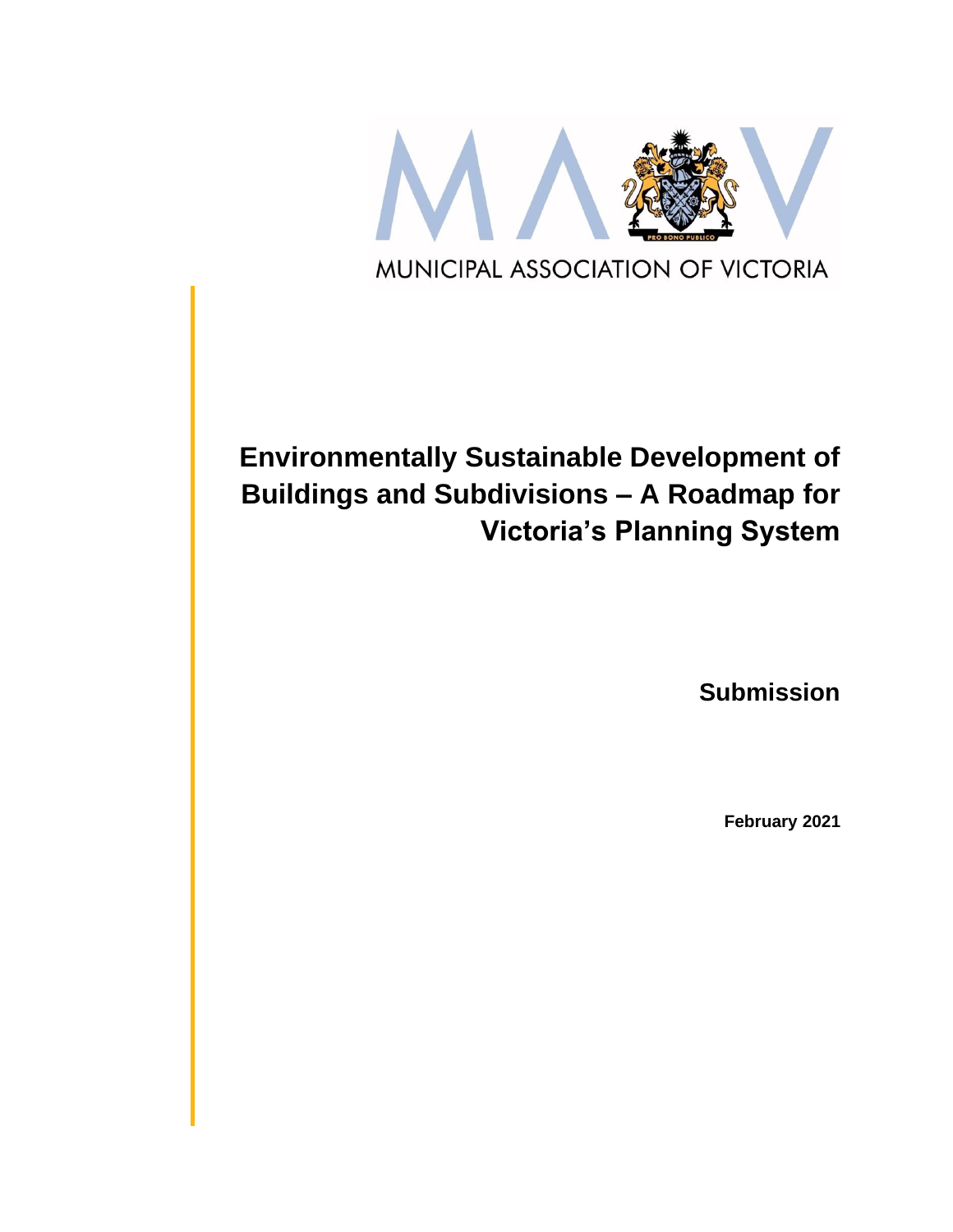

#### *© Copyright Municipal Association of Victoria, 2021*

*The Municipal Association of Victoria (MAV) is the owner of the copyright in the publication MAV submission - Environmentally Sustainable Development of Buildings and Subdivisions – A Roadmap for Victoria's Planning System.* 

*No part of this publication may be reproduced, stored or transmitted in any form or by any means without the prior permission in writing from the Municipal Association of Victoria.* 

*The MAV does not guarantee the accuracy of this document's contents if retrieved from sources other than its official websites or directly from a MAV employee.*

*The MAV can provide this publication in an alternative format upon request, including large print, Braille and audio.* 

*While this paper aims to broadly reflect the views of local government in Victoria, it does not purport to reflect the exact views of individual councils.*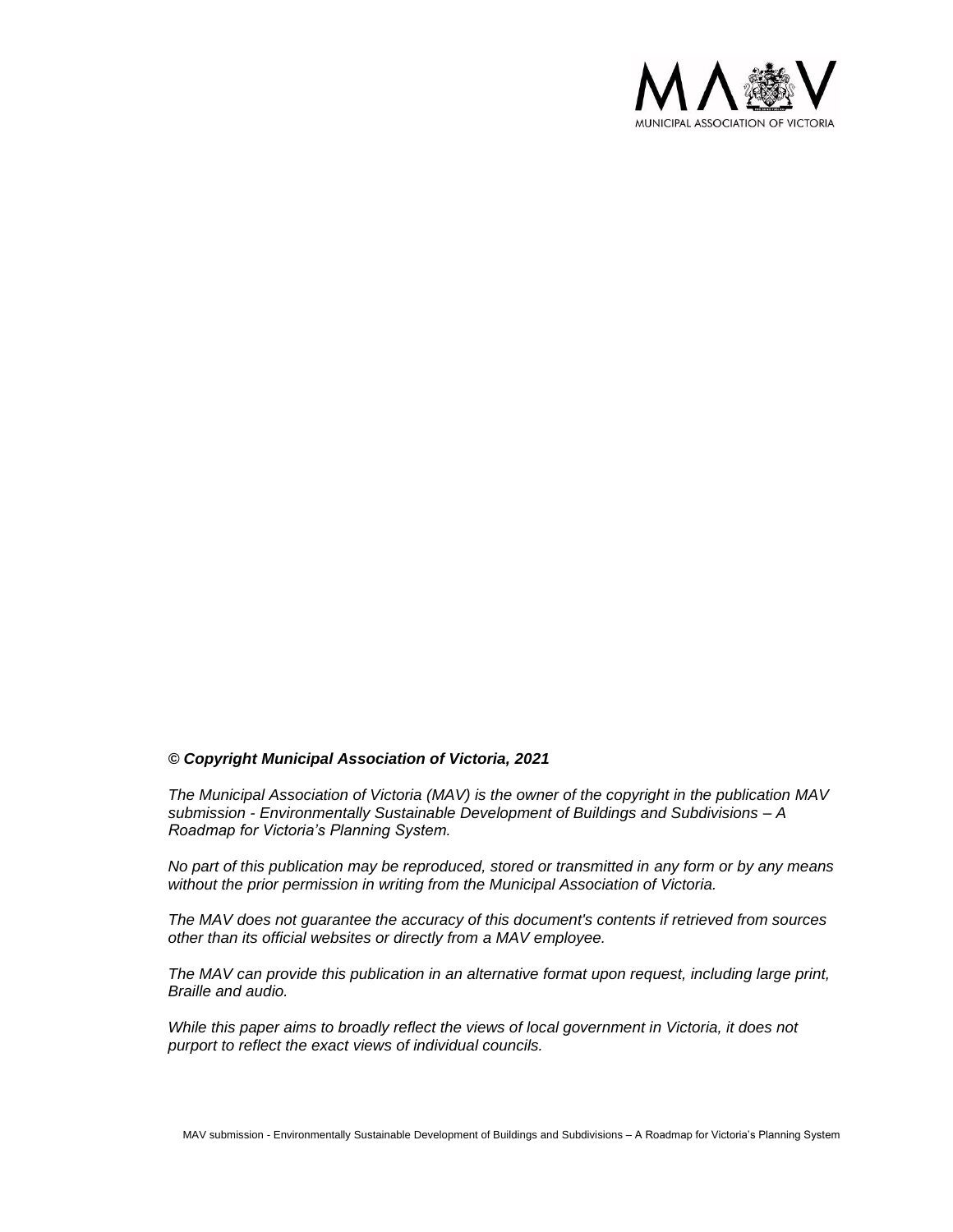

## Table of contents

| 1              |                                                                      |  |
|----------------|----------------------------------------------------------------------|--|
| $\overline{c}$ |                                                                      |  |
| 3              |                                                                      |  |
| 4              |                                                                      |  |
|                |                                                                      |  |
|                |                                                                      |  |
|                | Further assessment, guidance and tools to support delivery of ESD 10 |  |
|                |                                                                      |  |
| 5              |                                                                      |  |
|                |                                                                      |  |
|                |                                                                      |  |
|                |                                                                      |  |
|                |                                                                      |  |
|                |                                                                      |  |
|                |                                                                      |  |
|                |                                                                      |  |
| 6              |                                                                      |  |
|                |                                                                      |  |
|                |                                                                      |  |
|                |                                                                      |  |
|                |                                                                      |  |
|                |                                                                      |  |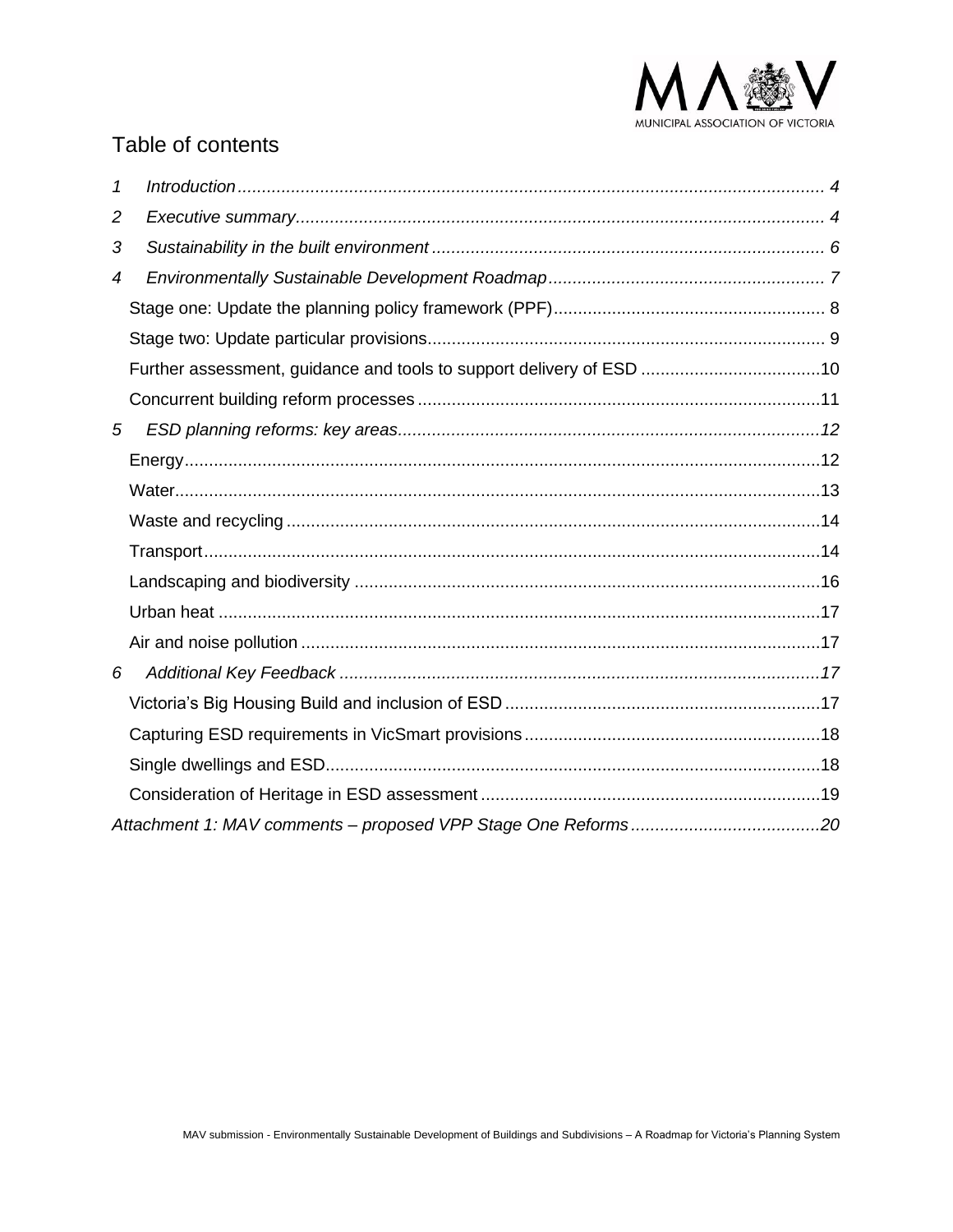

## <span id="page-3-0"></span>**1 Introduction**

The Municipal Association of Victoria (MAV) welcomes the opportunity to provide a submission in response to the Department of Environment, Land, Water and Planning's (DELWP) *`Environmentally Sustainable Development of Buildings and Subdivisions – A Roadmap for Victoria's Planning System'* Consultation Paper.

The Municipal Association of Victoria is the peak representative and advocacy body for Victoria's 79 councils. The MAV was formed in 1879 and the *Municipal Association Act* 1907 appointed the MAV the official voice of local government in Victoria.

Today, the MAV is a driving and influential force behind a strong and strategically positioned local government sector. Our role is to represent and advocate the interests of local government; raise the sector's profile; ensure its long-term security; facilitate effective networks; support councillors; provide policy and strategic advice, capacity building programs, and insurance services to local government.

We have been involved in a number of initiatives that interact with this project and we are pleased to see that some have been referenced in the roadmap, namely:

- Environmentally Sustainable Development (ESD) policy and provisions developed by the Council Alliance for the Sustainable Built Environment (CASBE) with over 20 councils. CASBE is hosted by the MAV and is a driving force across the state in the ESD space. Of particular relevance to this consultation, a key aspect of CASBE's work has been to facilitate the introduction of nineteen local planning policies which require applicants to respond to ESD in their design. The objectives articulated throughout each of these ESD policies are identical across all councils.
- The Port Phillip Bay Coastal Planning Project. Managed by the MAV (with funding from DELWP) this project considers planning responses to coastal climate change risks for councils around Port Phillip Bay.

The MAV benefited from the significant operational expertise of CASBE staff and member council officers as well as from other councils in preparing our submission. We are grateful for their contribution to this submission and look forward to continuing to work with them in this area of mutual interest and concern.

## <span id="page-3-1"></span>**2 Executive summary**

The MAV is a strong advocate for climate change action and we recognise the critical role councils play in mitigation and adaptation responses. In May 2017, the MAV State Council resolved that:

• we are in a state of climate emergency that requires urgent action by all levels of government, including local councils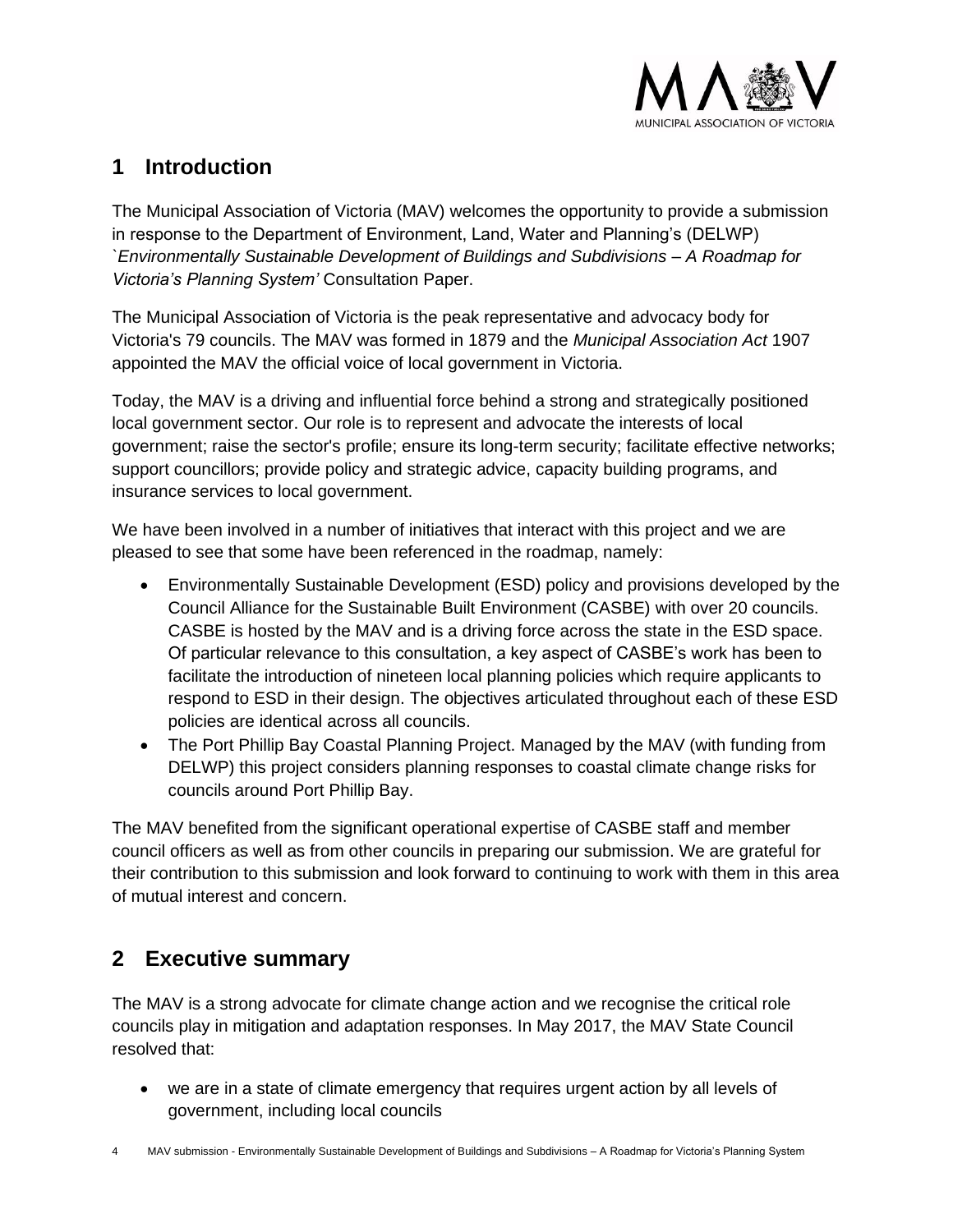

- human induced climate change stands in the first rank of threats to humans, civilisation and other species
- it is still possible to restore a safe climate and prevent most of the anticipated long-term climate impacts – but only if societies across the world adopt an emergency mode of action that can enable the restructuring of the physical economy at the necessary scale and speed
- we have a particular role in assisting local governments in this regard.

The MAV and CASBE have long advocated that ESD in buildings and subdivisions needs to be implemented at the state-level. The pressures of climate change require greater environmental performance and resilience of our built environment that improves affordability and quality of life. Considering ESD in the way we build and plan will go a long way to addressing this. As key stakeholders we are pleased that after concerted advocacy the Victorian government is seeking to undertake this vital work.

The Victorian Planning Provisions (VPPs) and local planning policies have for some time allowed decision-makers to consider climate change. However, climate change considerations are not binding. This combined with only high-level support for ESD as a response to climate change gives rise to a disconnect between state-level objectives and strategies and what happens on the ground. We support a consistent approach to achieving state-wide objectives while retaining capacity for councils to address local priorities.

The costs to councils and communities of climate change and associated hazards present a huge risk. It is therefore critical that resilience, adaptability and mitigation be required to be addressed in the built form. Implementing strong and robust ESD policies and standards into all planning schemes will have positive and lasting social, environmental and economic development outcomes. This work will also further broader discussions on where to direct new settlements, and how to adapt existing areas, in a hotter climate with increased bushfire risk, sea level rise and more frequent and intense extreme weather events.

Bushfire risk is currently given primacy over other considerations in the Victorian planning system. Climate change is not only a significant contributor to bushfire risk but is overall a higher-order risk to the life and safety of Victorian communities and our built and natural environments. Climate change should accordingly be given elevated consideration in both strategic and statutory planning processes.

The climate and environmental challenges and hazards vary greatly across the state and between localities. Policy responses for rural and regional councils will need to account for the diverse geographic areas and climate zones these councils cover. Many of these challenges are already expressed through local planning schemes and policies. The considerable strategic work already undertaken by councils needs be preserved and utilised through this process. It is also essential that this work does not hinder council ESD policy and provisions that go beyond state-mandated minimums proposed in the roadmap.

The proposed ESD roadmap and policy reforms must capture as much of the planning and building system as possible. This is the best way to ensure planning decisions correspond with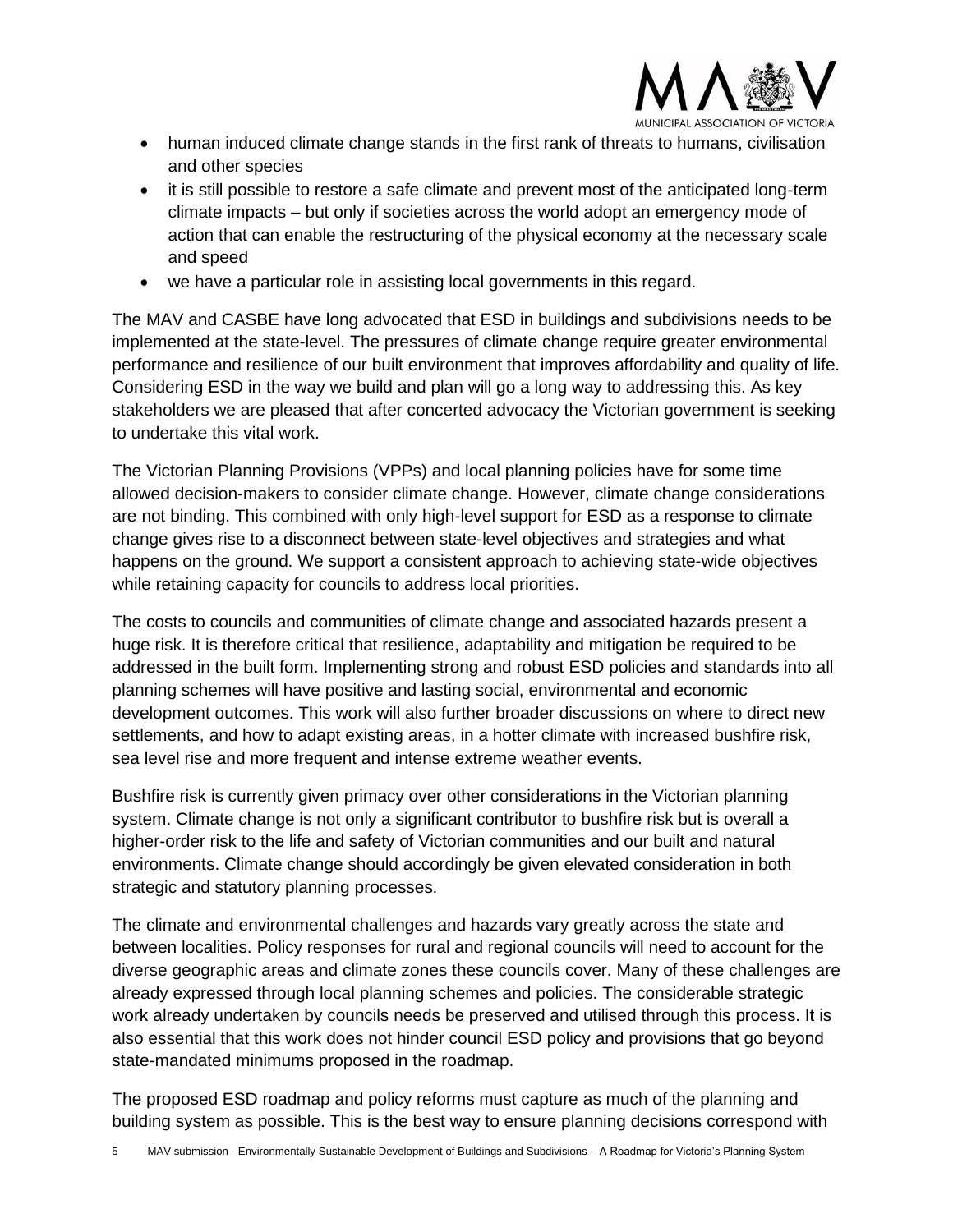

emissions reduction targets set under the *Climate Change Act 2017*, as well as broader state, national and international commitments to reduce Australia's carbon emissions and ensure a safe climate for future generations.

## <span id="page-5-0"></span>**3 Sustainability in the built environment**

## **We recommend that:**

- **ESD policies and standards developed through this consultation be aligned with the net-zero emissions target legislated under the** *Climate Change Act 2017*
- **The ESD roadmap complement existing council work towards mandating net-zero emission targets for the built environment in planning schemes**
- **Planning policy changes establish a baseline across Victoria, while continuing to allow individual communities and councils to pursue more advanced ESD practice**

The MAV welcomes a state-wide approach to setting minimum standards for ESD in planning policies to support the environmental performance and resilience of buildings and subdivisions in Victoria. We also recognise that additional work is needed to provide a more comprehensive approach that builds upon the already significant advances made by CASBE. CASBE and its member councils regularly meet with representatives from DELWP to discuss collective interests and projects in support of renewing and enhancing ESD requirements in planning schemes.

The success of this work relies upon strong and rigorous tools that will empower planners and designers to ensure all new residential, commercial and industrial developments are environmentally sustainable.

The MAV notes the roadmap draws links between ESD and other policies and Acts seeking to address climate change and the need for better design. The paper highlights that the *Climate Change Act 2017* has significant implications for future development across Victoria by establishing a long-term target of net zero greenhouse gas emissions by 2050. ESD policies and standards developed through this consultation need to be aligned with that legislated netzero emissions target. We support further changes to the *Planning and Environment Act 1987*  and planning schemes to facilitate this. This should also include referencing the *Planning and Environment Act 1987* in Schedule 1 of the *Climate Change Act 2017.*

The roadmap and reforms to the Planning Policy Framework (PPF) would be strengthened by aligning with clearly defined objectives. While the roadmap identifies a number of key areas in focus, a clear link between these areas is lacking. Consideration should be given to setting net zero emissions by 2050 as the overarching objective for the ESD roadmap. The roadmap should deliver planning policy changes that go beyond lowering emissions and towards ensuring net-zero carbon development.

Several councils are already intending to pursue planning scheme amendments with revised ESD policies which aim to ensure net-zero carbon development in their communities. The ESD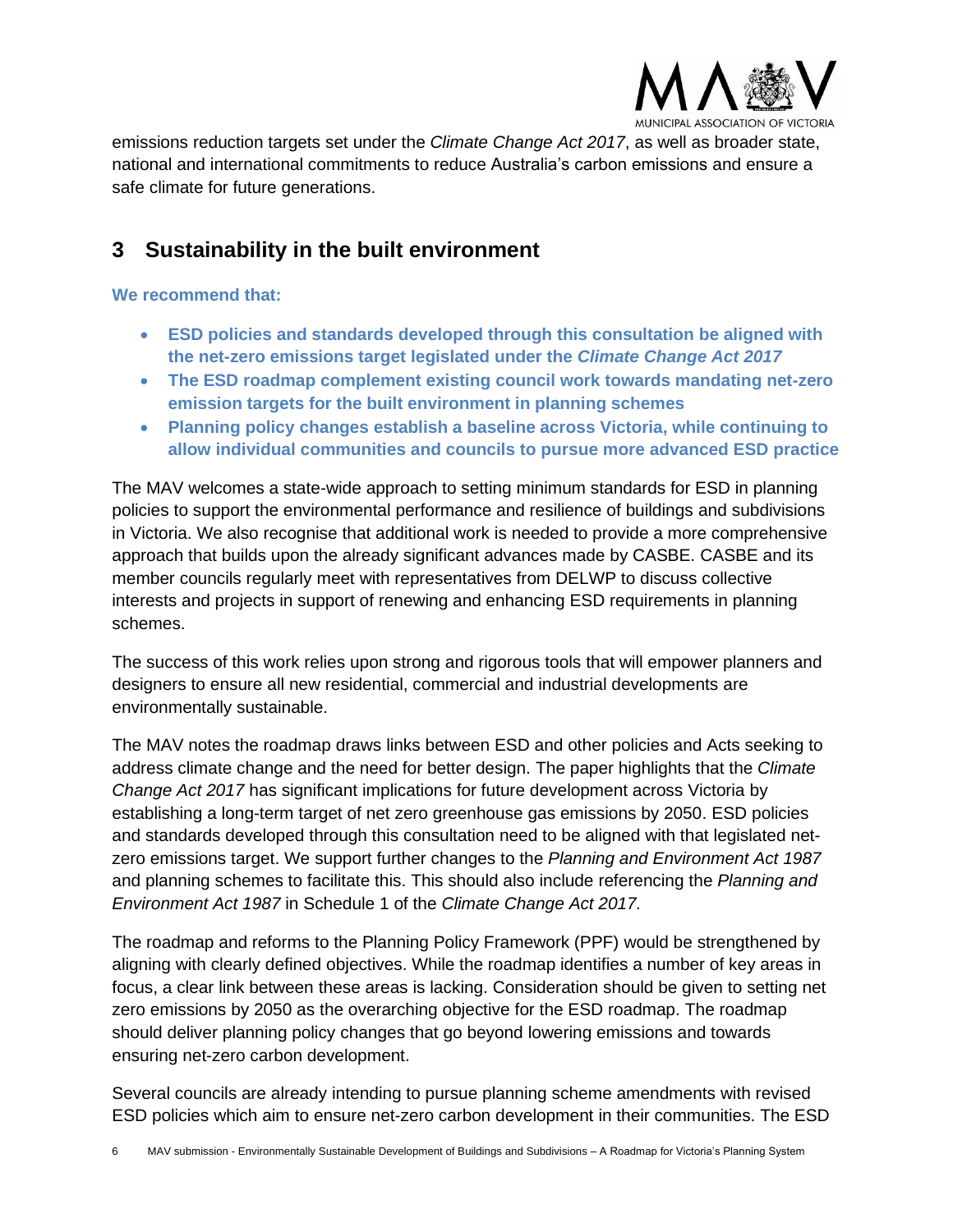

rollout should not undermine this work. Rather, the roadmap must seek to enhance clear links between planning and the *Climate Change Act 2017* and use this approach as a model for councils not as advanced in developing ESD policies and strategies in their planning schemes.

It is noted that the *Climate Change Act 2017* is not shown in either Table 2 or Figure 1 in the roadmap. Inclusion of the Act in these would have given a visual indication of how this key Act interacts with the other Acts and policies relevant to ESD requirements.

We request clarification on the revised estimated delivery of Actions 101, 89, 94 and 91 of Plan Melbourne 2050. A public update was last provided in 2019, noting that since such release there has been a delay to the timeframes due to COVID-19.

## <span id="page-6-0"></span>**4 Environmentally Sustainable Development Roadmap**

**We recommend that:**

- **The introduction of ESD policies and standards be extended to the assessment of all residential, commercial and industrial development. A state-wide ESD policy framework is integral to ensuring communities and businesses have access to sustainable, affordable and high quality built environments**
- **The roadmap aligns with a common overarching objective of net-zero emissions by 2050**
- **Support is provided to councils that do not have the organisational frameworks and resources to implement and administer ESD policies and provisions**

The roadmap states that the current level of ESD requirements in planning schemes are limited in scope and have been implemented in a piecemeal way. The design of the Victorian planning system limits the degree to which councils can unilaterally implement policy. Several Victorian councils have, in consultation with their communities, progressed ESD through the planning system in areas of greatest need and influence. This work has responded to, and driven, changing attitudes to ESD within the Victorian community, development industry, DELWP, Planning Panels Victoria, and VCAT. Significant value will be added to this vital work through a comprehensive and state-wide approach to ESD.

In implementing a state-wide system, several of the gaps councils have been unable to fill alone can be addressed. Ultimately ESD should be applied in the assessment of all residential, commercial and industrial development.

The roadmap states that the varying ESD requirements between councils creates a financial burden for businesses operating across municipalities. While we strongly support the development of a state-wide ESD policy, it is critical that councils retain the ability to implement policies that go beyond the minimum requirements established by that statewide policy. A statewide policy will raise the level of understanding of ESD within the development industry and should provide better overall direction and guidance. This will leave industry better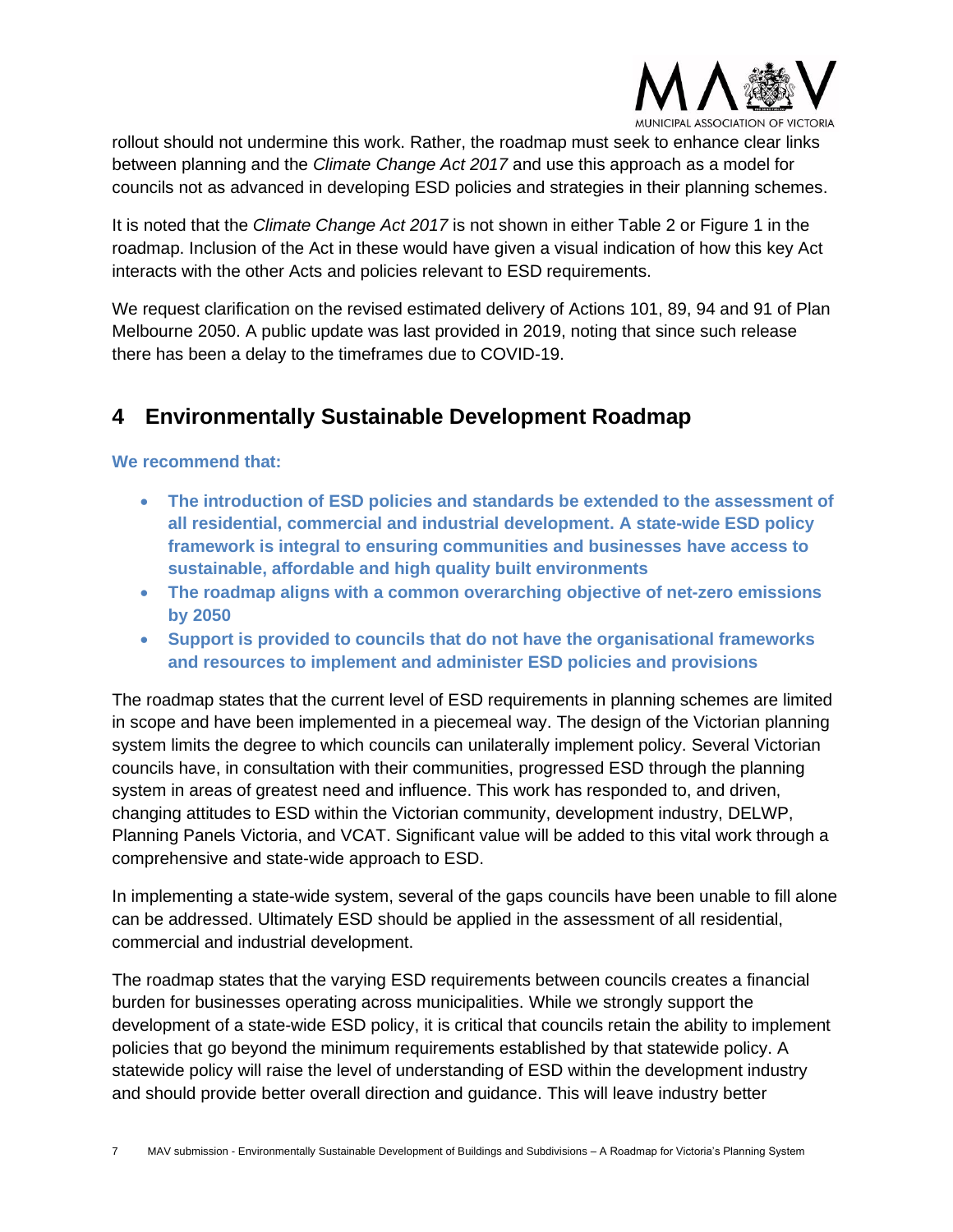

equipped to understand and engage with any differences between councils. This is similar to differences in local planning policy on many other matters.

While many councils continue to further progressive planning policies to address climate change through the planning system, not all councils are equal in their capacity or capability to do so. For those councils that may still be at a nascent stage in implementing ESD policies, additional resourcing, support and training will be required. Guidance materials, tools and resources should include:

- A new Planning Practice Note on applying ESD policies and standards
- Expansion of the [Environmental Sustainable Design \(ESD\) Implementation Plan for](https://www.casbe.org.au/news/delivering-environmental-sustainable-design-esd-services-into-loddon-campaspe-local-governments/)  [Loddon Campaspe Councils](https://www.casbe.org.au/news/delivering-environmental-sustainable-design-esd-services-into-loddon-campaspe-local-governments/) project to all rural and regional councils in Victoria
- Provision of ESD expertise as part of the support for statutory approvals and strategic planning through the 'Regional Planning Hubs' as proposed in the 2020/21 Victorian State Budget

The ESD implementation roadmap is taking place alongside the final stages of implementation of the Smart Planning Reforms. Particular care will need to be taken to ensure that local ESD policies are retained and the significant body of work that has gone into their implementation is not lost in the translation process. Currently, it is not clear what impact the translation process will have on the local ESD policies.

## <span id="page-7-0"></span>**Stage one: Update the planning policy framework (PPF)**

## **We recommend that:**

- **Planning Policy Framework changes go beyond building design and individual site considerations to include ESD policy at the subdivision scale. The Sustainable Subdivision Framework project provides a method of including subdivisions in this roadmap**
- **The DELWP format for ESD local policies must retain the definition of 'best practice' currently in each council's local ESD policy**

The MAV supports the two-step process as proposed, with the first step being to update the Victorian planning policies and add in consideration of ESD at the development scale under each relevant planning policy theme.

A holistic approach to ESD in planning and building requires consideration at the subdivision scale, not just assessment of building design and individual sites. A subdivision first approach would ensure that built form ESD policies are achievable and poor outcomes are not locked in before design starts. New policy content should include lot scale and orientation among other subdivision elements. This would facilitate sustainability outcomes such as improved solar access, passive ventilation and energy efficiency being considered alongside environmental outcomes and amenity, connectivity and recreation values currently assessed in subdivision.

Any provisions developed for subdivision must align with the Sustainable Subdivisions Framework pilot, which is being run by a coalition of 16 Victorian councils in partnership with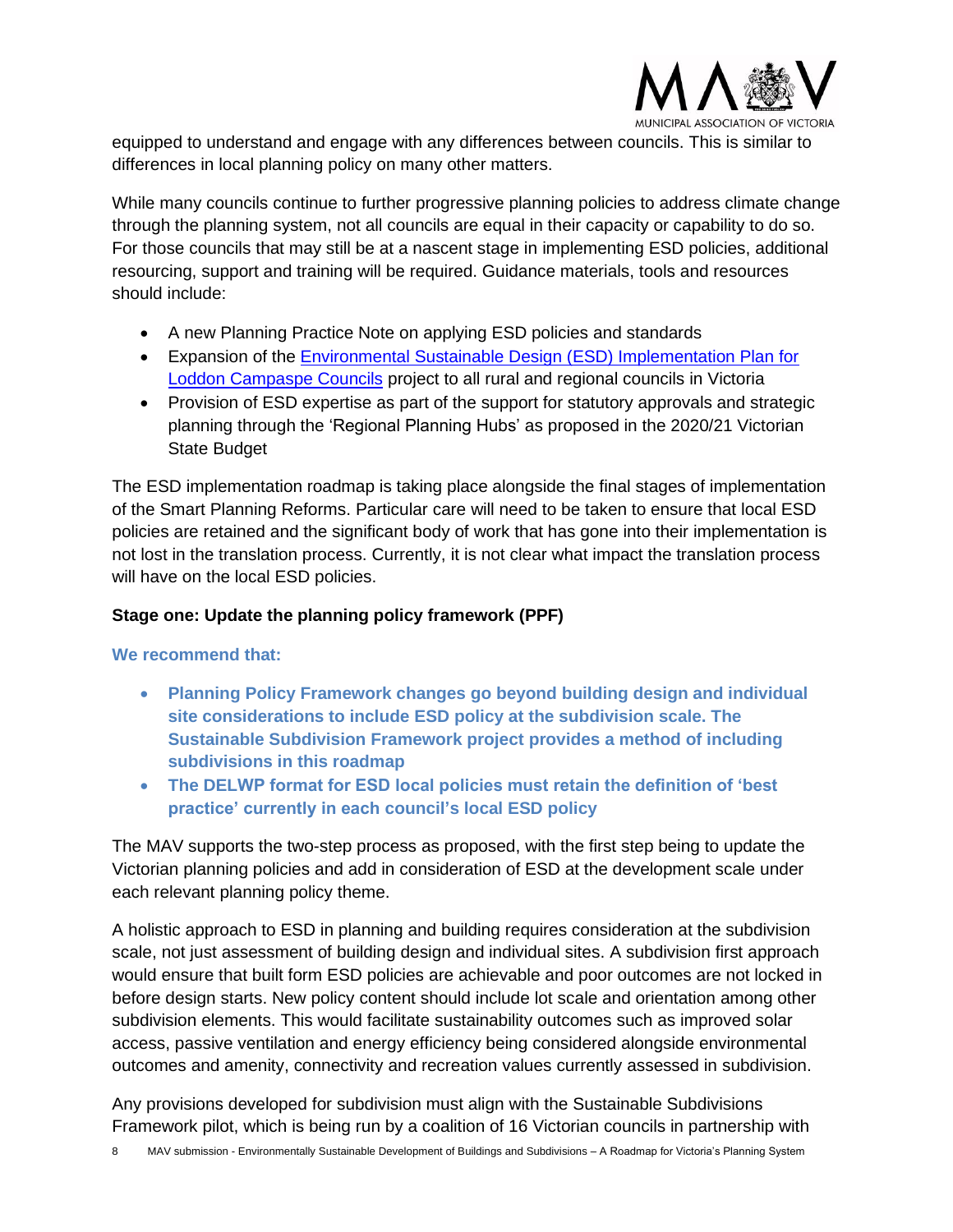

CASBE and the Victorian Planning Authority (VPA). This work should not be diminished or undermined through the rollout of ESD but be used as a framework through which to ensure ESD requirements are met through subdivision design.

The roadmap references the DELWP format for ESD local policies as a part of the local planning scheme translation to the new PPF format under the Smart Planning reforms. Significant work and expertise from CASBE and member councils has contributed to the local ESD policies and definitions that drive strong ESD outcomes for their communities. 'Best practice' is specifically defined as follows:

*In the context of this policy best practice is defined as a combination of commercially proven techniques, methodologies and systems, appropriate to the scale of development and site-specific opportunities and constraints, which are demonstrated and locally available and have already led to optimum ESD outcomes. Best practice in the built environment encompasses the full life of the build.*

The DELWP format for ESD local policies must retain this definition. The term and definition of 'best practice' serves the overarching objective and primary function of the local ESD policy through evoking continual improvement for development against both industry standards and legislative reform such as the emissions reduction targets and obligations specified under the *Climate Change Act 2017*. This definition in its current form has been vital to the operation of the local policies.

More specific feedback on the wording and structure of the proposed VPP changes is provided at Attachment 1.

## <span id="page-8-0"></span>**Stage two: Update particular provisions**

## **We recommend that:**

- **New particular provisions and updated existing provisions for commercial and industrial buildings be included to ensure ESD improvements across the entire built environment**
- **Residential ESD objectives and standards be incorporated into clauses 54, 55, 56 and 58, while commercial and industrial requirements be implemented through a new clause 53.xx**
- **All new development is captured to ensure that no matter the size, location and use of a development ESD standards will be expected by the community**

The MAV understands that the development of updated particular provisions will be undertaken over the coming months and will be guided by a stakeholder reference group. The MAV strongly supports the approach to include new particular provisions for commercial and industrial buildings to ensure ESD improvements across all built environments.

The MAV supports updating existing particular provisions such as Clause 52.34 Bicycle Facilities and bushfire policy and provisions. Nevertheless, new provisions or drafting of existing ones will need to avoid significant clashes of policy objectives, for example, ESD objectives in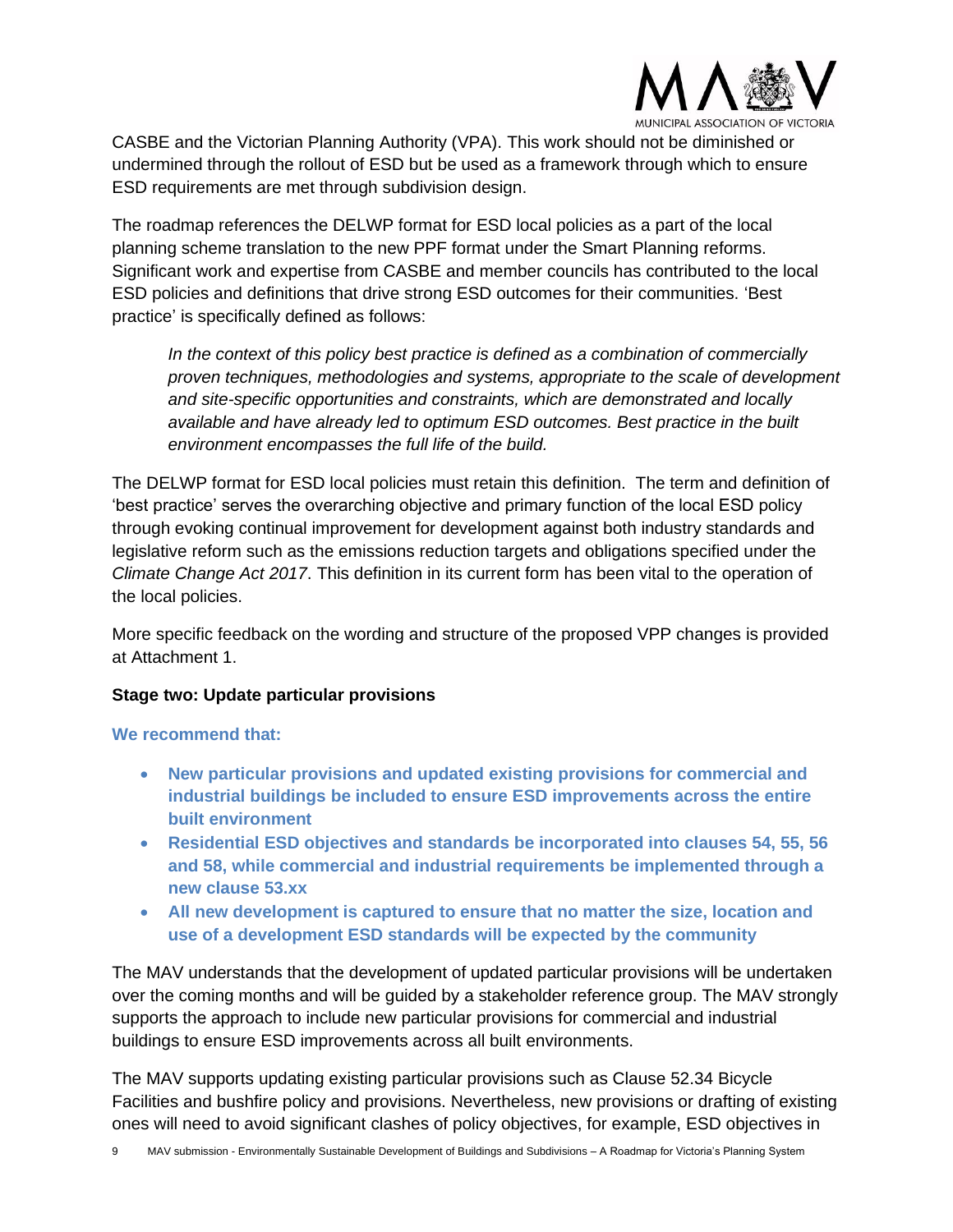

relation to providing for urban canopies or revegetation along waterways will need to account for bushfire provisions (Clause 13.02-1S) and the primacy they are given in planning schemes. If the VPP does not clarify how ESD policy sits within the context of bushfire planning, then it is highly likely that ESD policy will be compromised and poorly implemented in designated bushfire prone areas. As stated previously, climate change (and policies that address it) should be given elevated consideration in planning.

We support the proposal to incorporate residential ESD objectives and standards into Clauses 54, 55, 56 and 58, and include a new 53.XX clause to address requirements for commercial and industrial developments. We believe this will better embed ESD as a core part of the assessment process rather than a potential afterthought or minor consideration.

An alternative approach is to include ESD requirements for all development types centrally within a new 53.XX clause. This approach would arguably be more convenient for officers in responsible authorities assessing different classes of application. It would also leave less room for error when updating requirements which would otherwise be duplicated.

We err on the side of improved visibility to applicants, particularly occasional users of the planning system. We believe this is offered by incorporating requirements into existing residential clauses. Planning professionals can and should be supported by additional tools including practice and guidance notes.

It will be essential to ensure all new development is captured to ensure that no matter the size, location and use of a development that ESD standards will be expected by the community. All people should have access to high-quality, environmentally sound buildings.

As with existing requirements in residential clauses, ESD standards must be constructed to be practicably mirrored through the building permit system when a planning permit is not required.

## <span id="page-9-0"></span>**Further assessment, guidance and tools to support delivery of ESD**

## **We recommend that:**

- **Approaches recognise the differences between a small rural town and a metropolitan centre and the different climates and geographies they cover**
- **BESS be retained as the standard ESD assessment tool**
- **Support be given to councils to implement and administer ESD policies and strategies**

The MAV strongly supports the position outlined in the roadmap that ESD should be delivered for all new developments, no matter where someone lives. Councils will require approaches that recognise different contexts. This includes differences between a small rural town and a metropolitan centre, as well as the different climates and geographies they are located in. Appropriate tools and resources will be required for all councils to equip them to succeed in implementing and managing an increased layer of assessment in their planning schemes.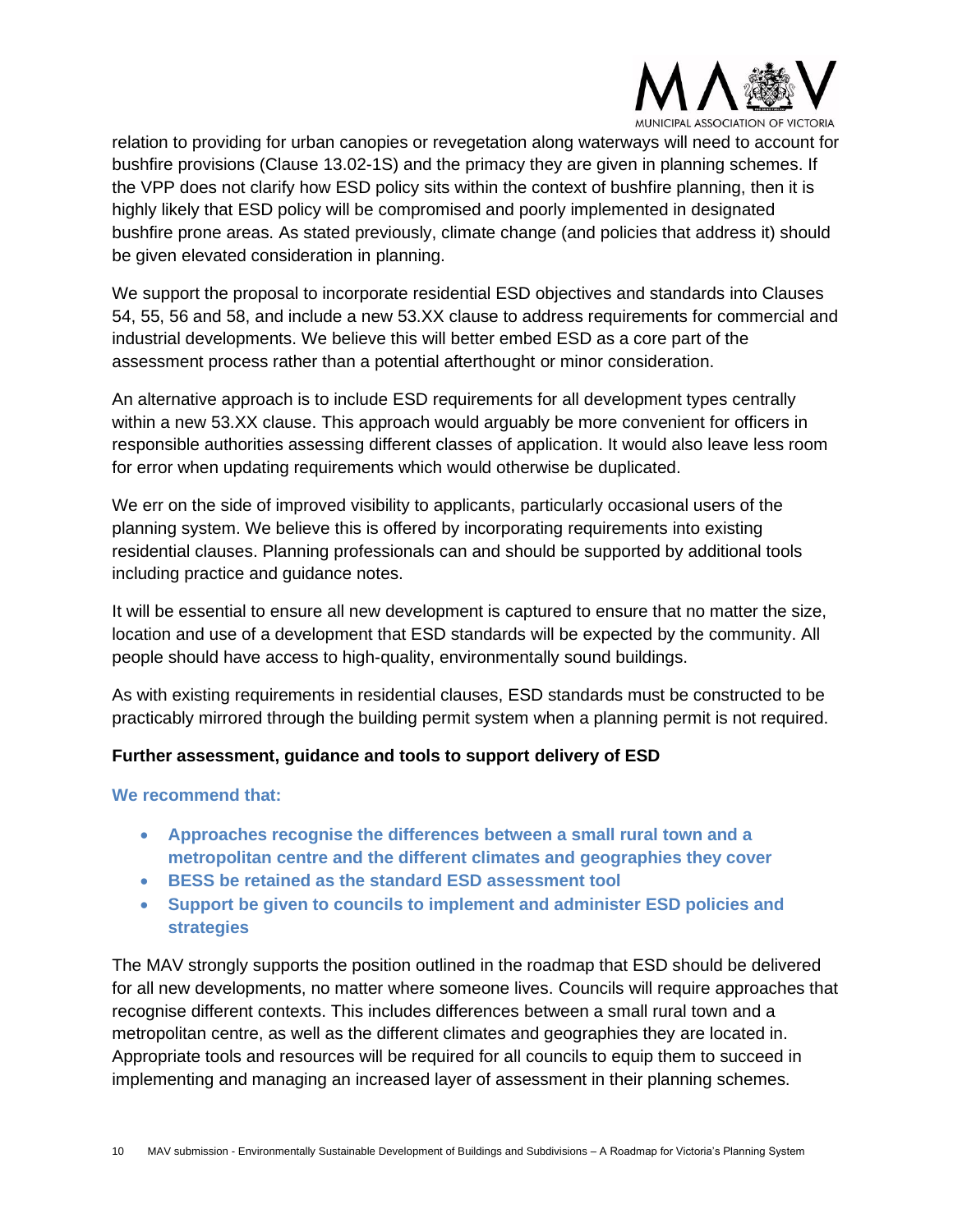

The MAV shares concern with CASBE in relation to the future of BESS as the standard ESD assessment tool. This tool has been developed over a number of years by CASBE under the auspices of the MAV and should be retained for the following reasons:

- The BESS tool is being utilised by at least 90 per cent of applications as the tool of choice where an ESD assessment is required in the planning scheme. This emphasises the strong industry uptake, familiarity and acceptance of the BESS tool
- It is free to use for applicants
- It is supported by a governance structure that represents participating local governments to ensure ongoing improvement and a robust framework in line with local and state government policy setting and regulation
- Significant investment from both councils and the MAV has been utilised to develop and continually refine the BESS tool
- Having been in operation for several years, BESS has already addressed many of the 'teething problems' a new tool would encounter
- It would be remiss of the State government to develop a separate ESD tool that could fragment the marketplace and require further education, upskilling and training by both government and industry. This would slow-down the planning application approval process and impose further burdens on already-stretched council resources.

Additional resources such as practice notes and guidelines are required and should be introduced with training provided to council officers to ensure understanding of the reforms. The MAV would welcome being a part of that process.

Support must be given to councils to implement and administer ESD policies and strategies. This includes undertaking associated work which may be needed such as updating of local strategies, structure plans and regional framework plans, and other strategic documents.

In terms of the timing of implementation, consideration should be given to other reforms councils are engaging with. Responding to and implementing state-led reforms imposes a significant burden on council planning departments. Many councils do not yet have the organisational structures and trained staff that can respond to the growing pressures of climate change and the ways in which planning and ESD can address this. These issues were highlighted in the aforementioned Environmentally Sustainable Design (ESD) Implementation Plan for Loddon Campaspe Councils project.

## <span id="page-10-0"></span>**Concurrent building reform processes**

## **We recommend that:**

• **Potential reforms to the National Construction Code do not prevent Victoria from implementing necessary ESD provisions through building regulations**

We note the roadmap raises concerns regarding ESD interaction with concurrent reforms through the National Construction Code (NCC). The building control system allows for statebased additions or variations to the NCC. Victoria has already adopted numerous variations,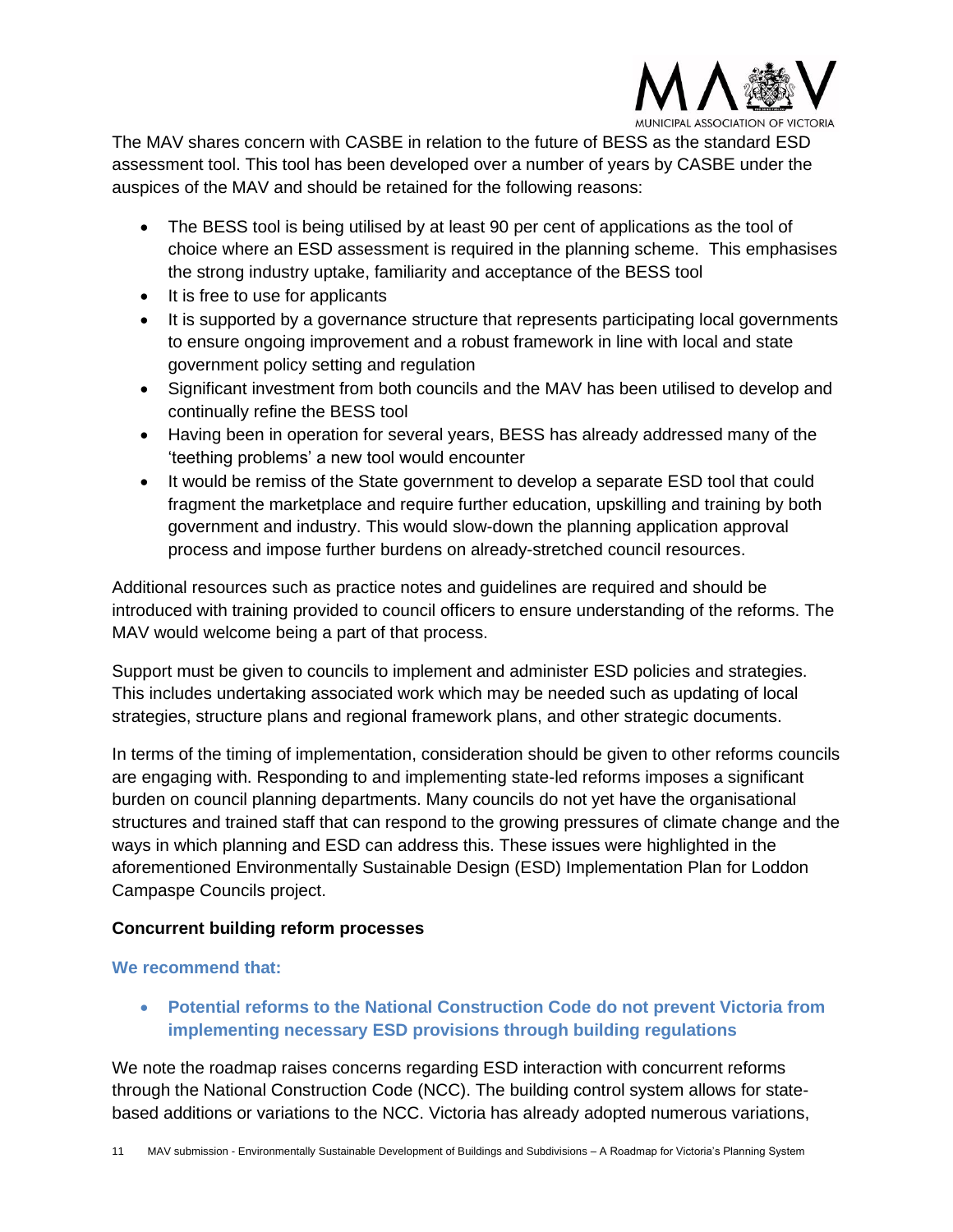

including those necessary to complement planning policy. To be effective, ESD must be addressed through both the planning and building control systems. Considering this, potential future changes to the NCC should not prevent Victoria implementing the policy needed to reach a net-zero target.

## <span id="page-11-0"></span>**5 ESD planning reforms: key areas**

The MAV welcomes the introduction of new particular provisions and the updating of existing provisions. These updates should not hinder councils to progressing their ESD policy and provisions that go beyond state-mandated minimums. This being said, any future drafting of reforms needs to leave space for councils at a nascent stage to have an ESD framework to quickly move into.

## <span id="page-11-1"></span>**Energy**

## **We recommend that:**

- **If solar ready buildings are to be pursued state-wide, provisions also apply to commercial and industrial development and be required for a range of building typologies**
- **Planning provisions should extend to ESD considerations being required for commercial and industrial subdivision**
- **Use of sustainable materials and maximizing resource efficiency be considered, as well as embodied carbon/energy**

The roadmap paper outlines that energy use in buildings is a key contributor to our national greenhouse gas emissions. Greatly improving energy efficiency is integral to achieving the state's legislated goal of net-zero emissions by 2050.

The local ESD policies of several councils already address some of the issues covered. For example, several councils already have local ESD policies requiring 'solar zones' on new development. Nevertheless, if 'solar ready' is to be pursued through the planning provisions state-wide, it must also apply to commercial and industrial development and be required for a range of building typologies. There is considerable opportunity for unused industrial and commercial roof space to meet growing energy needs.

The orientation of lots within subdivisions is a key factor in enabling future energy efficiency and passive design of buildings. While attention to subdivision patterns and lot orientation is given to residential subdivision, similar provisions should extend to commercial and industrial subdivision. This would help avoid inefficient design for energy intensive uses and minimise heat island effects.

While the standards outlined highlight important areas where energy efficiency can be improved, elements are missed and need to be included when developing the particular provisions: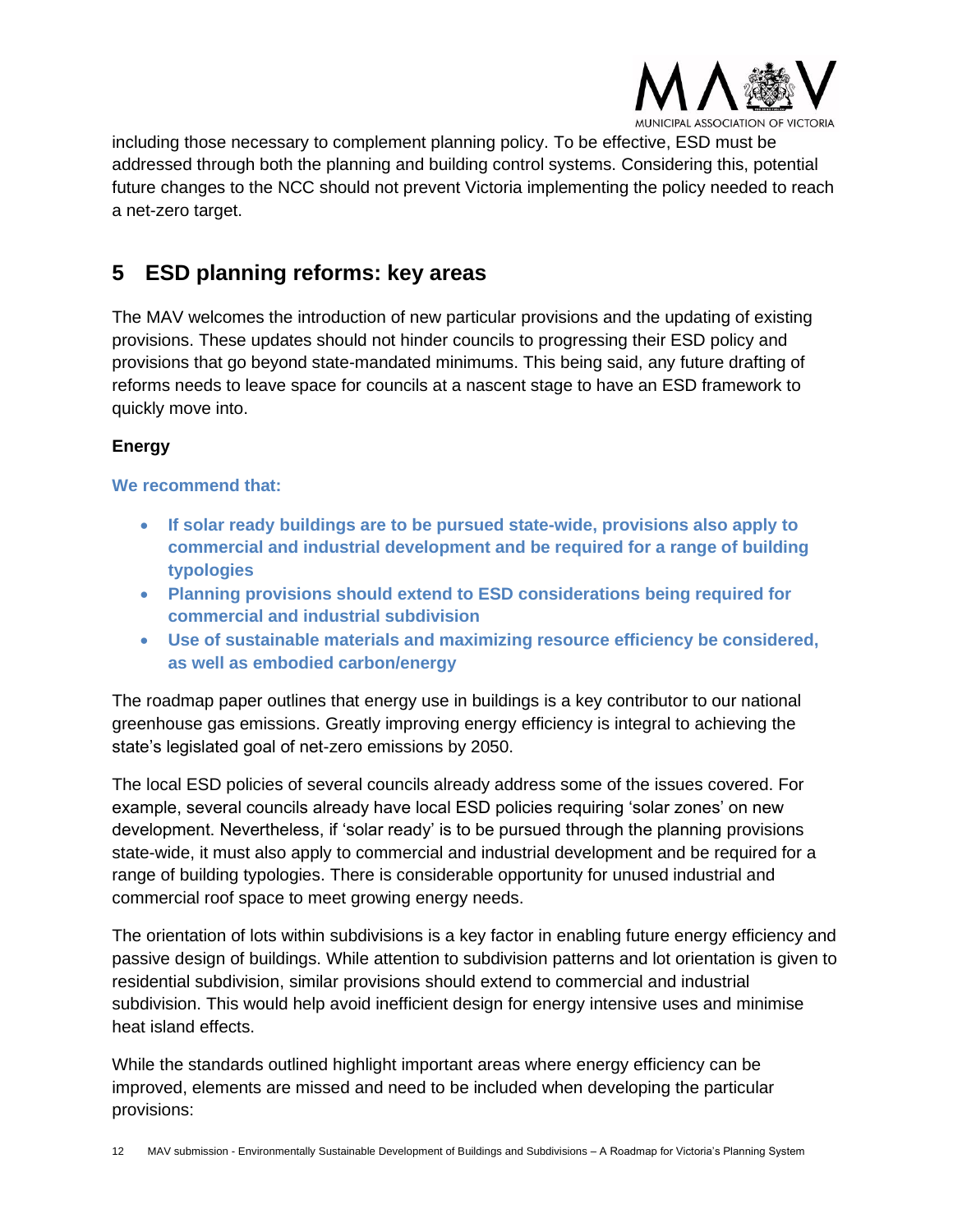

- **Use of sustainable materials and maximising resource efficiency**. Considerable efficiencies can be found through the efficient use of sustainable materials on site. Planning provisions should be developed to encourage this approach. While some elements of these provisions may constitute building code matters, such provisions could be displayed in Sustainable Design Assessment and Sustainability Management Plan reports accompanying a planning permit application. It is acknowledged that there will need to be consideration of what can be defined as a 'sustainable material' and to what extent resource efficiency would need to be integrated to achieve a required standard.
- **Embodied energy/emissions**. Embodied energy is the sum of all the energy/emissions to produce a building and is considered as if that energy is incorporated into the building itself. Measuring embodied energy/emissions is emerging as key to achieving net-zero emissions, and provision for this approach must be included in the scope of this theme.

#### <span id="page-12-0"></span>**Water**

## **We recommend that:**

- **Single dwellings be captured under stormwater criteria**
- **Standards in relation to providing permeable surfaces also be included to reduce the impacts of impermeable surfaces**
- **Current stormwater assessment tools be improved**
- **Better utilising stormwater and recycled water as water supply sources also be explored in future planning provisions**

The MAV recognises the importance of water in developing a more rigorous ESD policy approach in Victoria. The more positive water outcomes are achieved through planning the better quality and more secure water access our communities will have. With nearly the same amount of stormwater being 'lost' to waterways as there is water consumption in the greater Melbourne area, urgent focus is required on how stormwater is currently managed in urban centres across the state. We welcome moves towards capturing single dwellings under furthered stormwater criteria.

There is also scope to improve current stormwater assessment tools (STORM, MUSIC and InSite, for example) which will ease the burden on councils to fill the gaps by creating guidelines, educating the community and enforcing compliance. Most developer applicants use STORM with a mix of Melbourne Water and other fact sheets. In supporting the implementation of earlier stormwater reforms also under consideration, as well as the EPA's 'Draft urban stormwater management guidance' (publication 1739), DELWP must develop a revised stormwater assessment tool that extends beyond assessing merely stormwater quality and facilitates broader integrated water management, such as flow, volume and water efficiency.

Better utilising stormwater and recycled water as water supply sources should also be explored in future planning provisions. Councils are particularly interested in the issues around utilisation of stormwater collected through their drainage systems which can be used for greening and cooling of public spaces.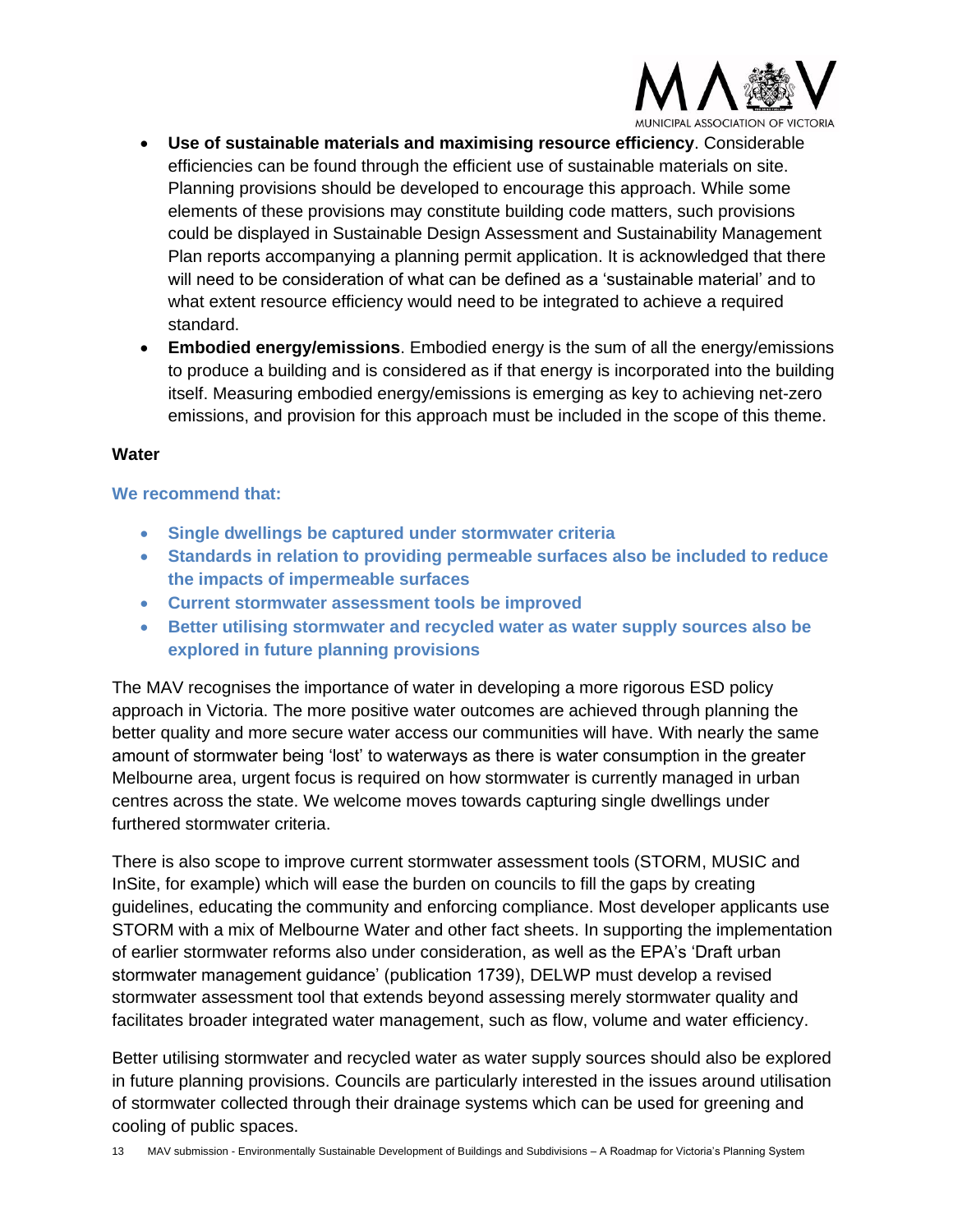

## <span id="page-13-0"></span>**Waste and recycling**

#### **We recommend that:**

- **Consideration be given to opportunities for efficient collection and small-scale local aggregation and treatment facilities**
- **The roadmap address waste minimisation from a whole of lifecycle approach emphasising longevity and re-use of building elements**

The roadmap proposes that consideration be given to ensuring separation, storage, and collection of waste and recyclables in multi-unit residential developments as well as commercial and industrial development. The roadmap also proposes subdivision scale assessment to facilitate small-scale waste and resource recovery technologies, whether these be for local collection and aggregation, or for treatment. We strongly support this. Decisions made at the planning stage have significant impacts on the type of waste and resource recovery options that are practicable going forward.

Victoria is in the process of moving to a state-wide four stream system (Glass, food and garden organics, co-mingled recyclables, and residual waste) for household waste and resource recovery. This will be achieved through a mix of kerbside bins and local collection points. The planning system must be fit to enact these changes going forward.

Good design can reduce the amount of waste created both in construction and in the lifecycle of a building. Re-use of existing building elements, and the ability for both new and existing building elements to be re-used in the future should be encouraged. This will minimise the amount of virgin materials required, and the amount of waste generated through demolitions. Where possible, buildings should be designed to be suitable for a range of uses with only minor alterations, particularly commercial and industrial buildings.

Design and materials should be durable and where possible modular. Modularity will increase the potential for refitting to a different use, and minimise unnecessary waste if an individual building element wears out or needs replacing.

## <span id="page-13-1"></span>**Transport**

#### **We recommend that:**

- **Active transport be a key focus of ESD, including reviewing supporting provisions such as Clause 52.34 (bicycle facilities)**
- **Public transport use be promoted, and where possible integrated with active transport infrastructure**
- **Provision for, or the ability to provide in the future, car-share vehicles should be considered in subdivision and design**
- **Parking provided in all new development typologies consider future proofing for electric vehicles.**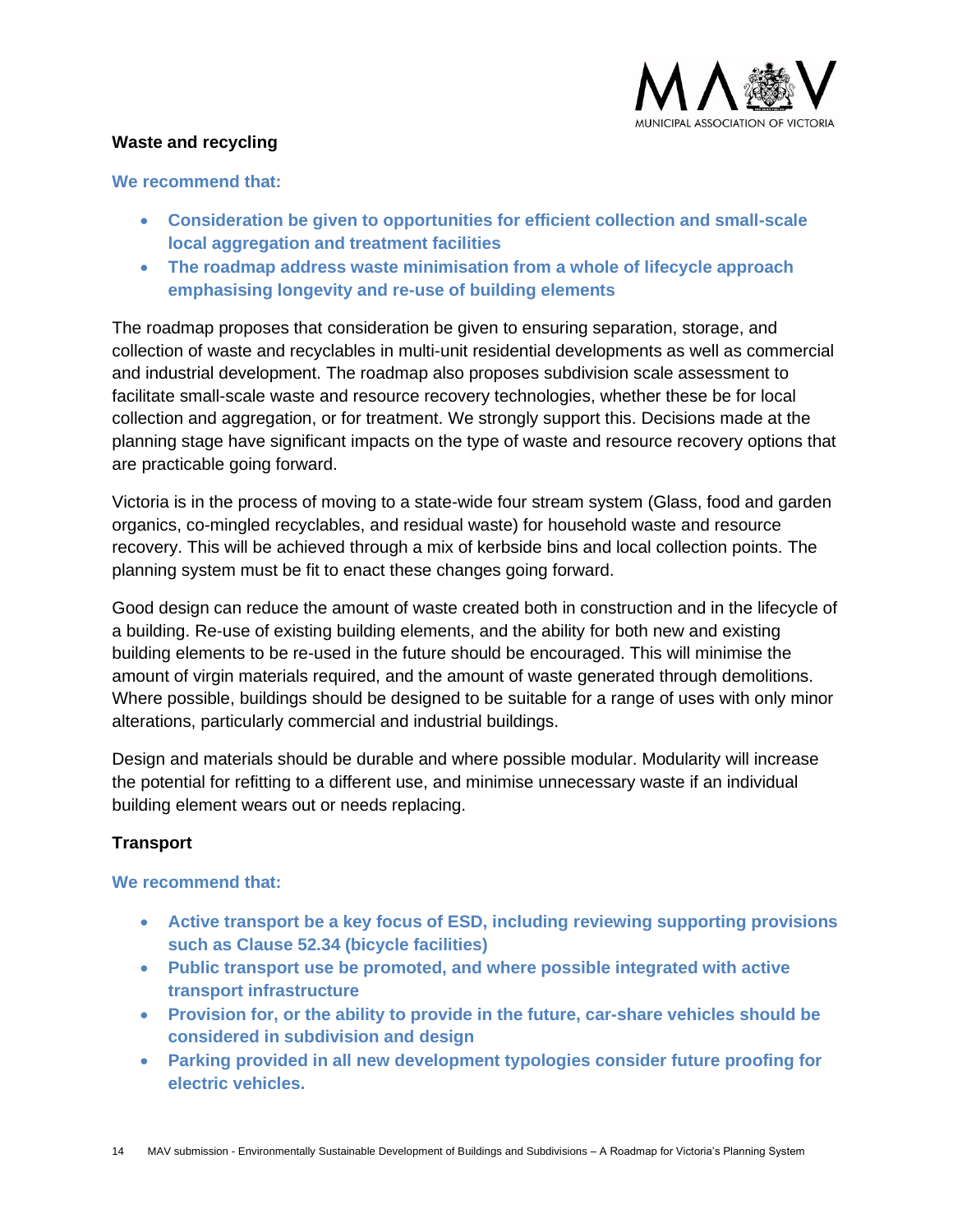

We support the notion that compact urban forms and an integrated transport system contributes to improved sustainability of our towns and cities. Further to this, there has been an increase in walking and riding and a greater reliance on active transport infrastructure during the COVID-19 pandemic. If higher density living remains a popular choice, it must be underpinned by convenient and quality local community infrastructure.

Structure planning presents a great opportunity to consider active transport provision and connectivity with open space and broader metropolitan transport networks. Development contributions can also address funding gaps. In a recent MAV survey of councils, more than 80 per cent stated funding was the main barrier to delivering more walking and riding facilities for their community.

The MAV supports the need to update existing particular provisions such as Clause 52.34 Bicycle Facilities in a way which truly captures demand and accessibility to cycling infrastructure in many locations, as well as ensuring adequate end of ride facilities.

The use of public transport as a regular part of longer journeys should be encouraged. Settlement planning and intensity of uses should continue to consider public transport as a key component. Public transport should be well connected to active transport routes. We note the suburban rail loop poses a potential opportunity for more a more poly-centric Melbourne and the creation of new transport hubs.

Active and public transport is not a complete transport solution for everyone. Some people may require or benefit from occasional use of a private vehicle. This may be due to personal circumstances, their access to other transport options, or the particulars of the trip they are taking. Car and ride share vehicles offer a solution to this, allowing occasional use without an individual needing to purchase and maintain a vehicle. This offers financial benefits to the user, and environmental benefits of fewer vehicles manufactured and operating. Subdivision and design should consider what opportunities exist to incorporate share-vehicles into development, whether implemented initially or leaving future capability available.

Many people in Victoria will continue to need or choose to own private vehicles. Numerous proposals exist to phase out internal combustion engines in vehicles. Most of these, including Infrastructure Victoria's Draft 30-Year Infrastructure Strategy, target a phase-out well within the lifespan of buildings being built today. Thus, it is necessary to consider now how we can future proof our buildings for alternatives such as electric vehicles (EV).

Retro-fitting EV charging infrastructure to buildings not designed for it can be prohibitively expensive. One of the most important steps that can be taken now is to ensure that new buildings are designed in such a way that EV infrastructure can be incorporated into them in the future. In all developments, whether commercial, industrial, multi-unit or single dwelling residential, if parking is provided consideration should be given to how difficult incorporating EV infrastructure would be. Increased support for rooftop solar will also be vital to efficient and sustainable domestic charging infrastructure.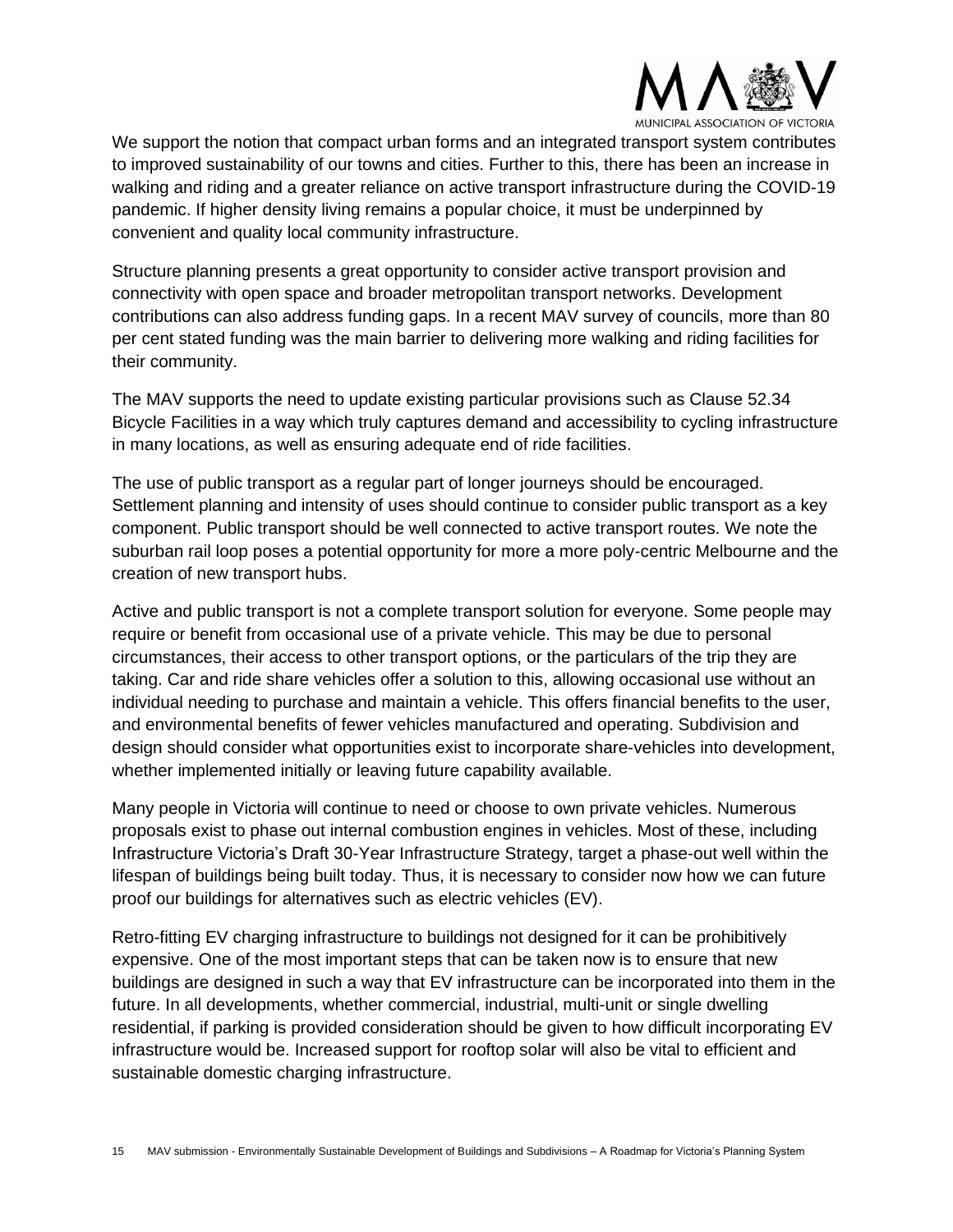## <span id="page-15-0"></span>**Landscaping and biodiversity**



#### **We recommend that:**

- **Further detail be provided on approaches to landscaping and biodiversity through stage two**
- **Consideration be given to the practicability of monitoring and enforcing these requirements**

The proposed details of and commitments to landscaping and biodiversity are generally limited in the roadmap. Further information is required to understand what the proposed suite of measures will be comprised of, including to what extent canopy, groundcover, deep soil provisions and canopy cover equivalence will be considered across building typologies.

While in-principle the MAV supports the roadmap direction, there are a range of other alternative greening measures and system changes that should be detailed and explored in the roadmap. These include:

- Extending canopy and greening provisions to all types of development, not just residential as all building typologies impact the heating of the environment
- ResCode Clauses 54 and 55 could adopt similar landscaping objectives and standards to Clause 58, such as soil depth and canopy provisions, amongst others. More rigorous standards for permeable paving could also form a part of this.
- An increase in canopy cover equivalence needs to include better greening outcomes across all built-up areas, especially in commercial and mixed-use zones and should form part of new particular provisions for ESD in commercial and industrial development.

It is acknowledged that some of the above and other matters regarding how we can strengthen the planning system's contribution to the urban forest will be addressed in the forthcoming *Cooling and Greening Melbourne* initiative. While cooling and greening in Melbourne is a key project, the cooling and greening of rural and regional towns and cities needs to be part of the state-wide policy response. This provision will need to be included in updated state policy.

Requiring tree cover and vegetation to be retained or planted during development is one thing. Ensuring it is retained and maintained adequately is another. Protecting existing tree cover and expanding greening is a significant enforcement and resourcing challenge for both urban and rural councils alike, particularly when balancing this against the Bushfire planning requirements of Clause 13.02 and exemptions relating to the clearing of native vegetation at Clause 52.17. This goes beyond ESD but must be front of mind in the design of any provisions. A provision that cannot be enforced is of limited value and may in fact be detrimental by giving false confidence in outcomes.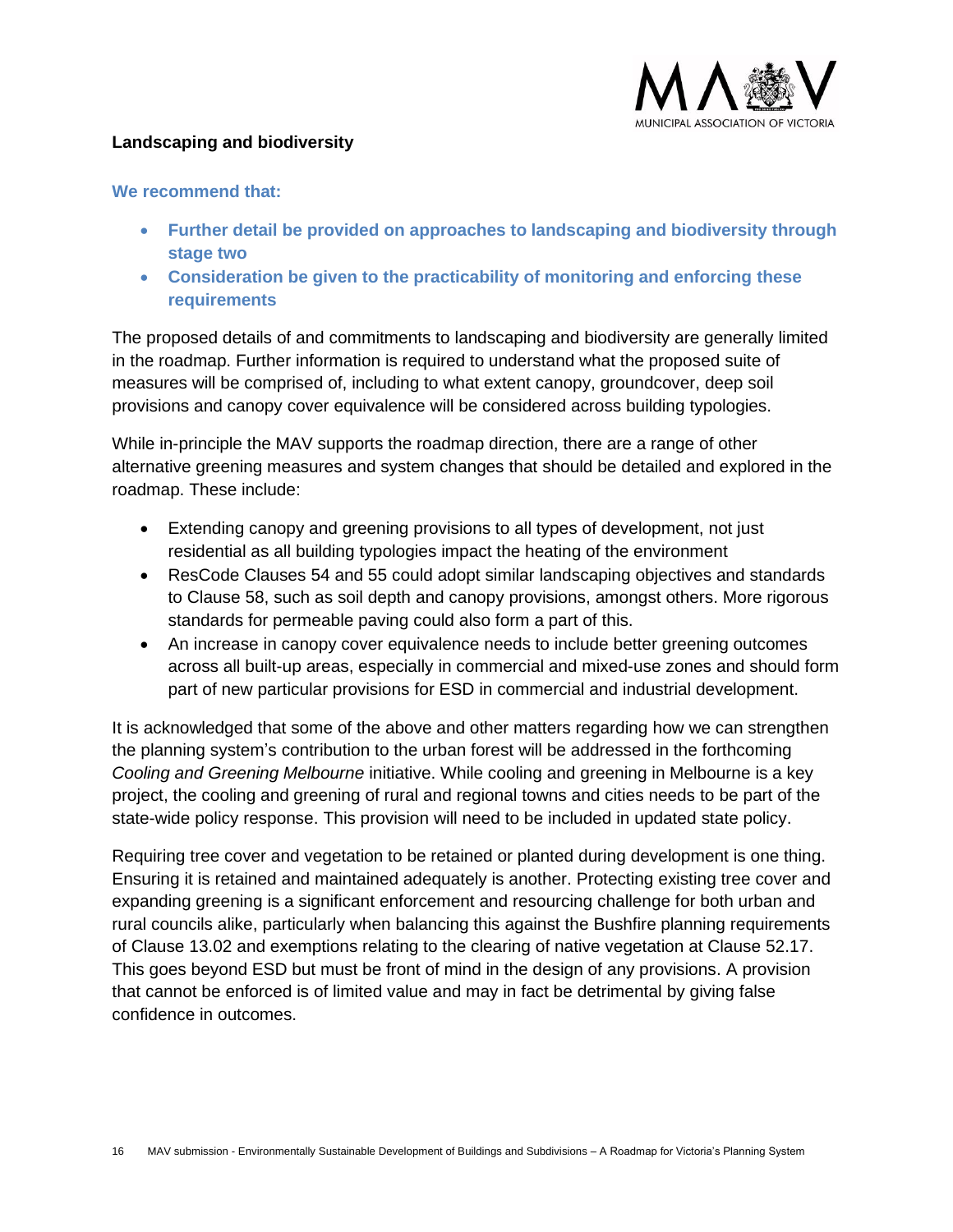

## <span id="page-16-0"></span>**Urban heat**

#### **We recommend that:**

• **Further detail be provided on approaches to urban heat through stage two**

The MAV supports the broad approaches outlined in the roadmap in relation to addressing urban heat. As a more detailed approach is developed in step two a broader uptake of a suite of climate resilience and adaptation objectives and standards should be considered as a part of this category. At present there is a lack of clear direction in the roadmap regarding ameliorating urban heat. Currently the planning scheme lacks sufficient provisions to explicitly address climate resilience matters other than flooding and bushfires. This needs to be resolved.

## <span id="page-16-1"></span>**Air and noise pollution**

## **We recommend that:**

• **As outlined in the roadmap, gaps in current provisions addressing noise and air pollution be addressed**

We support further strengthening of state objectives for regulating air and noise pollution, but also recognise that many facets of the control of noise and pollution are currently regulated by EPA's state environment protection policies and guidelines.

The roadmap includes commentary on where changes could be made, however air and noise pollution regulations should be extended beyond residences and sensitive uses located near busy transport routes, to other potential noise and pollutant sources including industry and commercial areas. Opportunities to improve indoor air quality (IEQ) also exist through selection of materials with low toxicity (VOCs, fluorocarbons etc.).

Noise and air pollution issues are not solely urban problems; rural and regional areas also are subject to myriad of noise and air pollution issues such as conflicts between agricultural uses and nearby rural living zones, and noise pollution can travel further in open rural localities. Future development of air and noise pollution standards will need to account for this.

## <span id="page-16-2"></span>**6 Additional Key Feedback**

In addition to our response to specific aspects of the roadmap, the MAV and councils have identified the following key areas which have been overlooked or require further thought as the new ESD policies and provisions are developed.

## <span id="page-16-3"></span>**Victoria's Big Housing Build and inclusion of ESD**

The MAV strongly supports the principle that all people, regardless of their income or ability to access housing, must have the opportunity to live in affordable, healthy and sustainable homes. We welcome the Victorian government's recent record investment for the Big Housing Build and the requirement that new housing under the scheme must meet a 7-star NatHERS rating.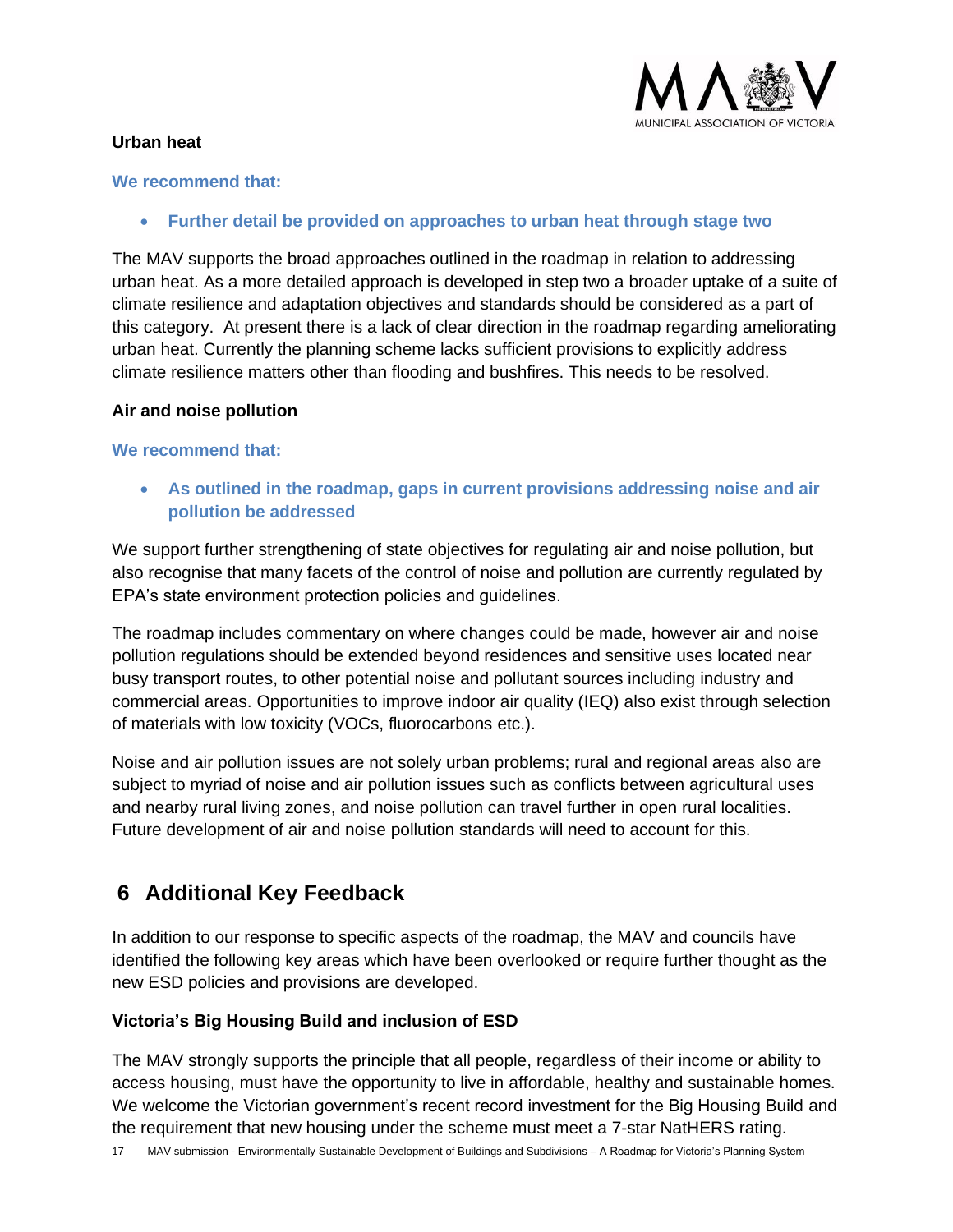

However, this requirement has not been mentioned in more recent government communications regarding the program. This is alarming to the MAV, CASBE and councils. Requiring a 7-star rating is an opportunity to improve the way social and affordable housing is designed and built for residents to enjoy healthier and more comfortable homes. Energy efficient homes and those that have been designed with ESD considerations are also cheaper to run and maintain over the lifetime, providing a more affordable housing model. This is particularly important for those who have limited financial means and who have difficulty accessing a safe and affordable home.

We are also deeply concerned that elevating projects to the Minister's Office in order to 'fast track' planning assessments as part of the Big Housing Build will result in compromised ESD outcomes. This will undermine the physical and social health of residents. While a renewed commitment to a 7-star rating is urgently sought, we also seek more detailed consideration of ESD.

We request that the Minister mandate a 7-star NatHERS rating and that due consideration is given to assessing ESD outcomes. The department should employ appropriate in-house skill to provide a high level of ESD assessment for all social and affordable homes for this program and any other similar future programs.

## <span id="page-17-0"></span>**Capturing ESD requirements in VicSmart provisions**

It is noted that a large portion of commercial and industrial development is currently processed through 'VicSmart' application pathways. By design, VicSmart applications have a limited scope of assessment and are not readily guided by state policy – rather the decision guidelines in the relevant VicSmart provision confine the relevant scope of assessment.

It is strongly recommended that consideration be given to updating the decision guidelines of the VicSmart provisions where relevant to include reference to the sustainability principles being expressed as part of this review, particularly with relation to building design/siting to maximise energy efficiency, provision of landscaping, waste recovery, water usage and environmental emissions.

A careful balance will need to be struck between ensuring ESD is appropriately considered, and that the timeframes of VicSmart approvals can still be met.

## <span id="page-17-1"></span>**Single dwellings and ESD**

The number of detached houses approved in Melbourne's growth corridors reached a record of over 18,000 approvals in 2017. The vast majority of new homes constructed in rural and regional Victoria are also detached dwellings. Across Victoria, these new homes are mostly located in new 'greenfield' developments and often priced affordably for families at a cost of being located some distance from places of work, education and recreation compared to innercity suburbs.

Beyond existing building codes that require 6-star energy ratings and orientation requirements, these single homes are not captured in council ESD policies which are mostly trigged for multidwelling developments. The MAV therefore requests that due consideration be given to the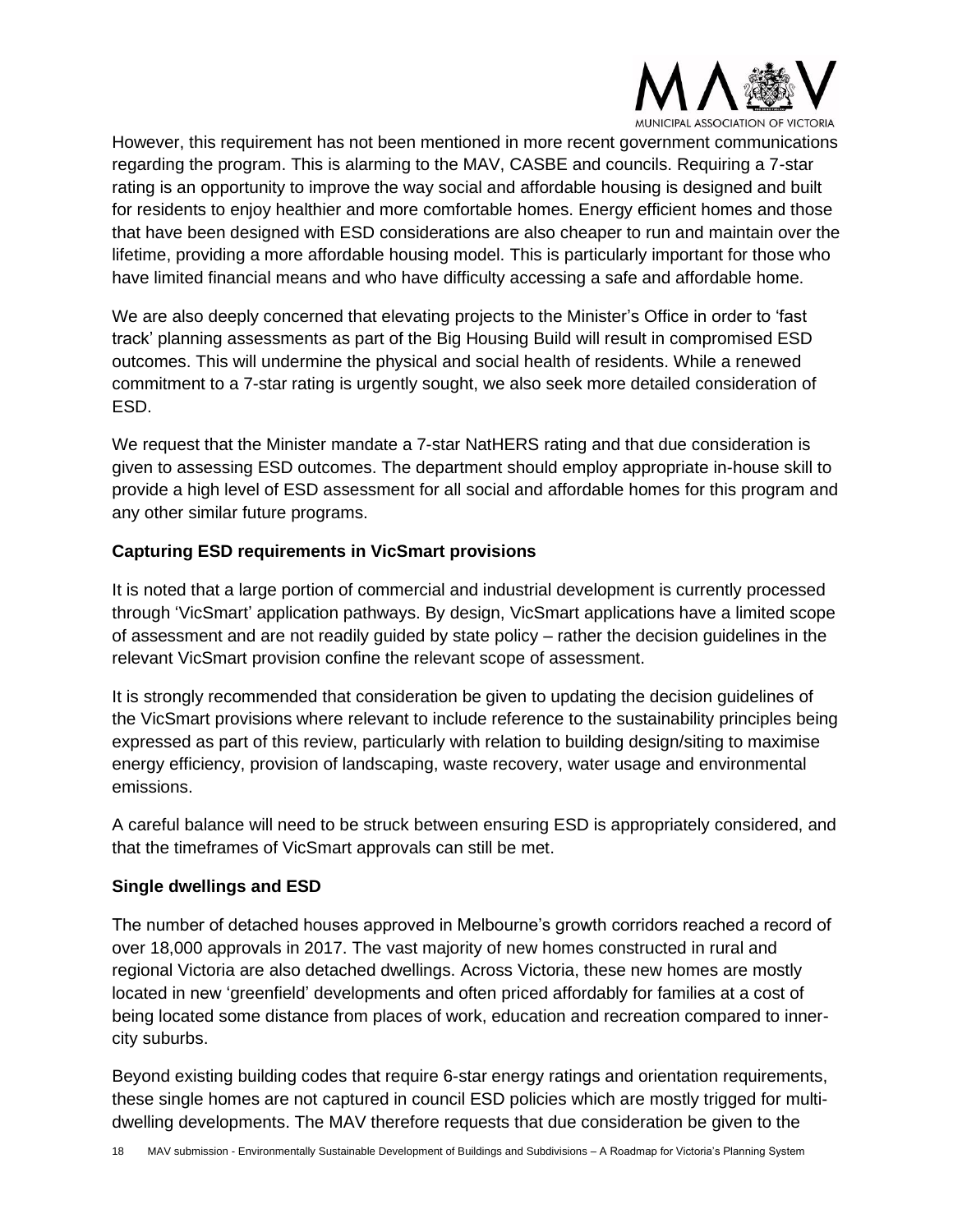

application of ESD measures to single dwellings – if not via the planning system, then via proposed building code reforms.

We understand that DELWP is currently working through associated issues regarding 'red tape reduction' and housing affordability concerns with key stakeholders, as well as potential changes to ResCode standards. To date, local policies have by adopted Gross Floor Area (GFA) or dwelling number thresholds to trigger ESD assessment. The adoption of this approach may be attractive in a state-wide approach. However, while smaller developments may have smaller carbon footprints individually, cumulative effects are major.

If single dwellings are captured by ESD policies and provisions, community education will need to be undertaken to ensure that people understand ESD requirements and can positively engage in the process. Training, resourcing and expert advice will be required for councils processing a potentially increased load of applications requiring ESD assessment skills. Strengthened ESD measures must be pursued in the changes to the relevant building codes to ensure that planning permits for all single dwellings are not triggered due to ESD.

## <span id="page-18-0"></span>**Consideration of Heritage in ESD assessment**

The roadmap does not contain any reference to how heritage places will engage ESD policies and provisions in planning schemes. There is a view that the greenest building is one that is already built, as the extraction of new resources is not required. The use of natural light, natural ventilation and passive strategies such as solar access for winter warmth and shade were often 'business-as-usual' practices before air-conditioning, while many older materials have non-toxic finishes.

For buildings and sites with identified heritage values such as architectural or significant ecological importance, adaptation is key to ensure their ongoing retention. In recent years there has been rising trend of moving away from 'facadism' towards retaining as much of an original building as possible. Particularly with heritage places, demolition and re-building is rarely supported in planning policy. Demolition is also less sustainable due to the waste created and need for new materials. Adaptive re-use can result in reduced carbon emissions from a heritage restoration or preservation project. Thoughtful design can embed new carbon-saving technologies within heritage buildings without undermining their historic values.

There are tools which successfully measure the environmental impact of new works, such as BESS, however additional tools are required to measure the value of retaining existing heritage buildings. More work needs to be undertaken to understand the role historic buildings have when saving embodied energy, and the role these places have in planning for and adapting to climate change.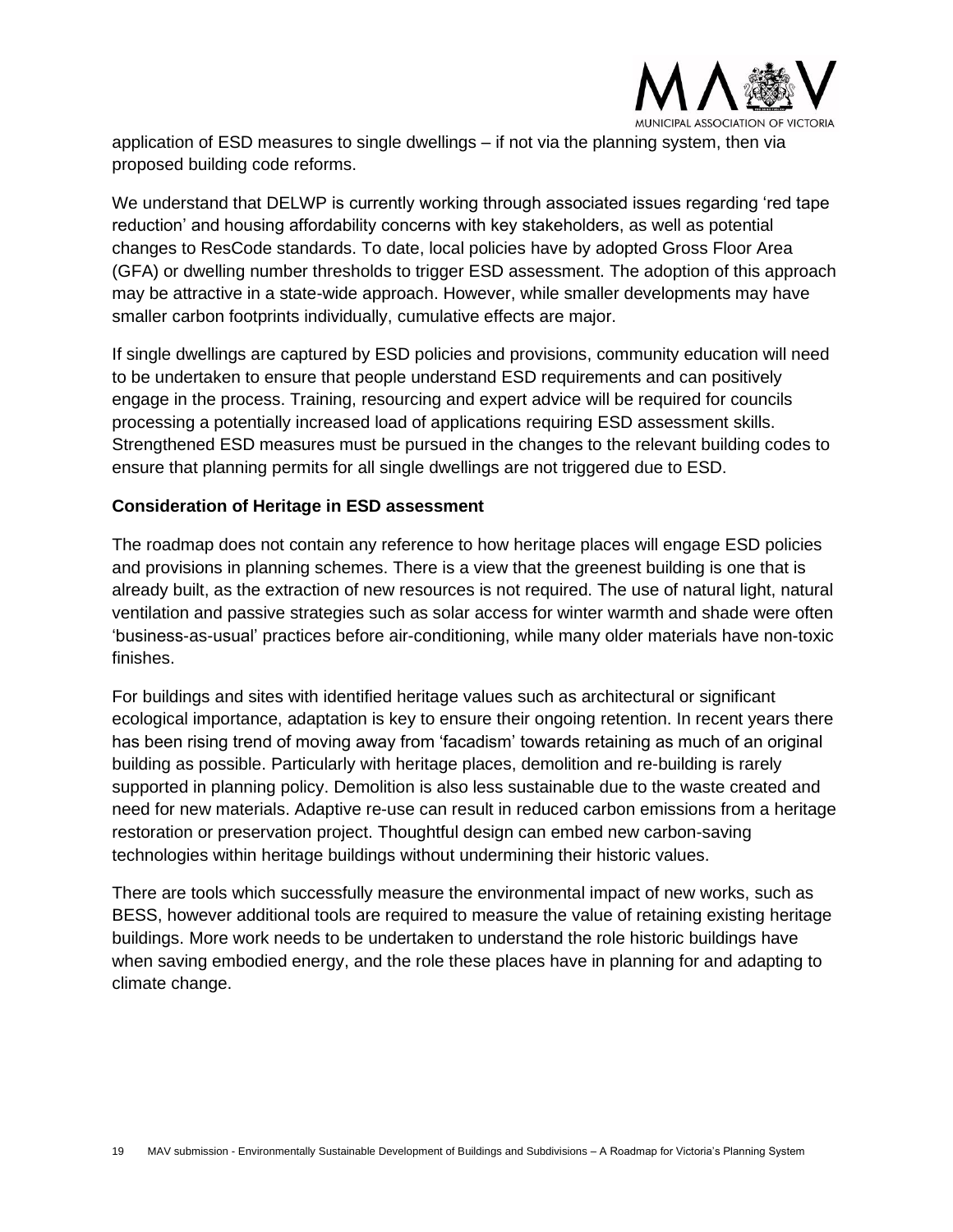

<span id="page-19-0"></span>**Attachment 1: MAV comments – proposed VPP Stage One Reforms**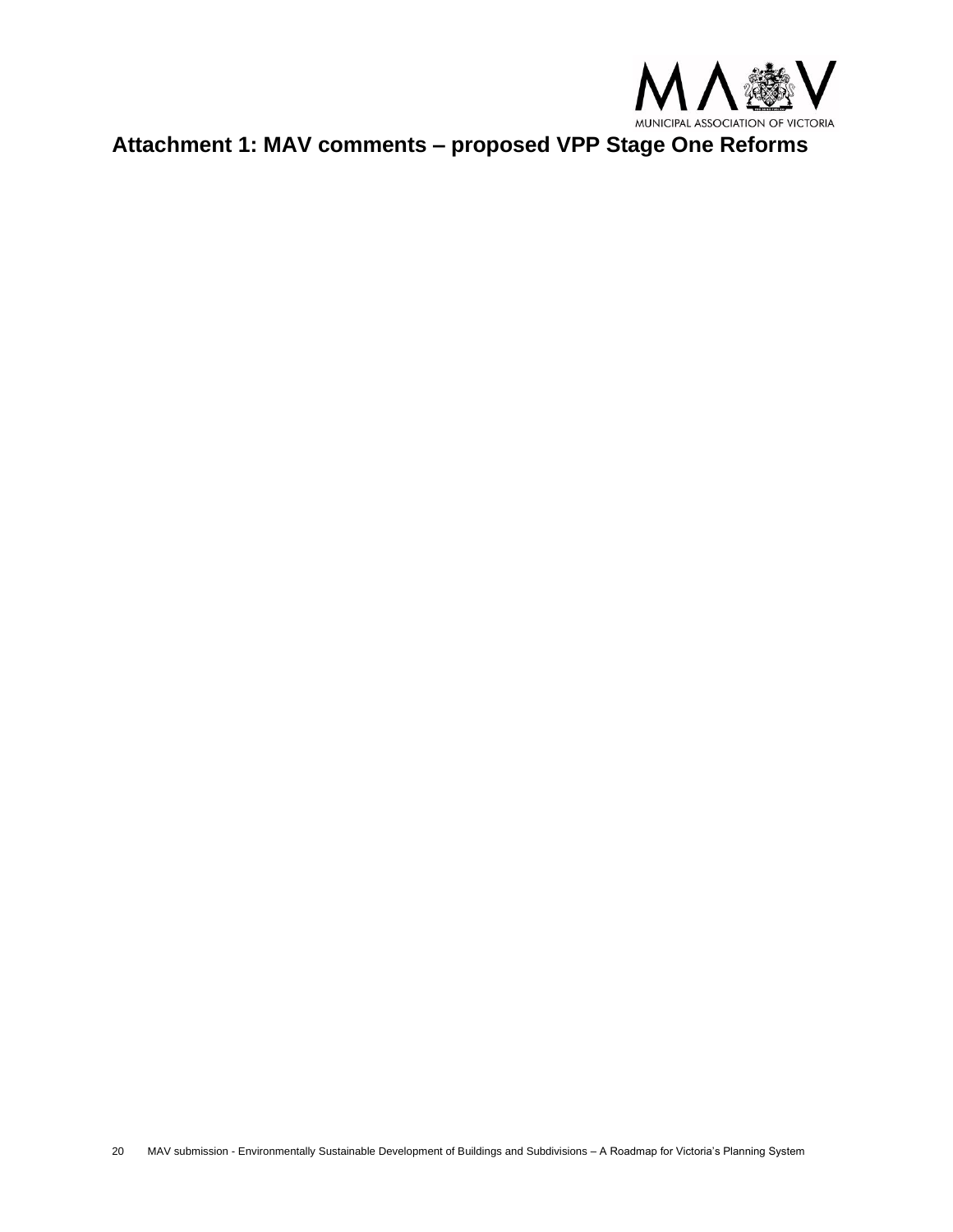

## **0.1 PURPOSES OF THIS PLANNING SCHEME**

To provide a clear and consistent framework within which decisions about the use and development of land can be made.

To express state, regional, local and community expectations for areas and land uses.

To provide for the implementation of State, regional and local policies affecting land use and development.

To promote environmentally sustainable development.

#### **MAV FEEDBACK:**

The new purpose of the Planning Scheme needs to be unambiguously written to indicate that it applies to all development (including where relevant in VicSmart).

The word 'promote' needs to be replaced and strengthened. Promote means to support or actively encourage and is therefore not binding or enforcing on development. Consider instead wording such as: 'ensure', 'provide', 'enable', 'deliver'.

These changes are required as bushfire risk is currently given primacy over all other considerations in the Victorian planning system. However, climate change is not only a significant contributor to bushfire risk but is overall a higher-order risk to the life and safety of Victorian communities and our built and natural environments. Climate change, and responses to it, should accordingly be given elevated consideration in both strategic and statutory planning processes.

### **11. SETTLEMENT**

Planning is to anticipate and respond to the needs of existing and future communities through provision of zoned and serviced land for housing, employment, recreation and open space, commercial and community facilities and infrastructure.

Planning is to recognise the need for, and as far as practicable contribute towards:

- **EXEC** Health, wellbeing and safety.
- Diversity of choice.
- Adaptation in response to changing technology.
- Economic viability.
- **E** A high standard of environmental sustainability, urban design and amenity.
- **Energy efficiency and renewable energy adoption.**
- **Prevention of pollution to land, water and air.**
- **Protection of environmentally sensitive areas and natural resources.**
- Accessibility.
- Land use and transport integration.
- Waste minimisation, resource recovery and waste management.
- **Climate change adaptation and mitigation.**

Planning is to prevent environmental and amenity problems created by siting incompatible land uses close together.

Planning is to facilitate sustainable development that takes full advantage of existing settlement patterns and investment in transport, utility, social, community and commercial infrastructure and services.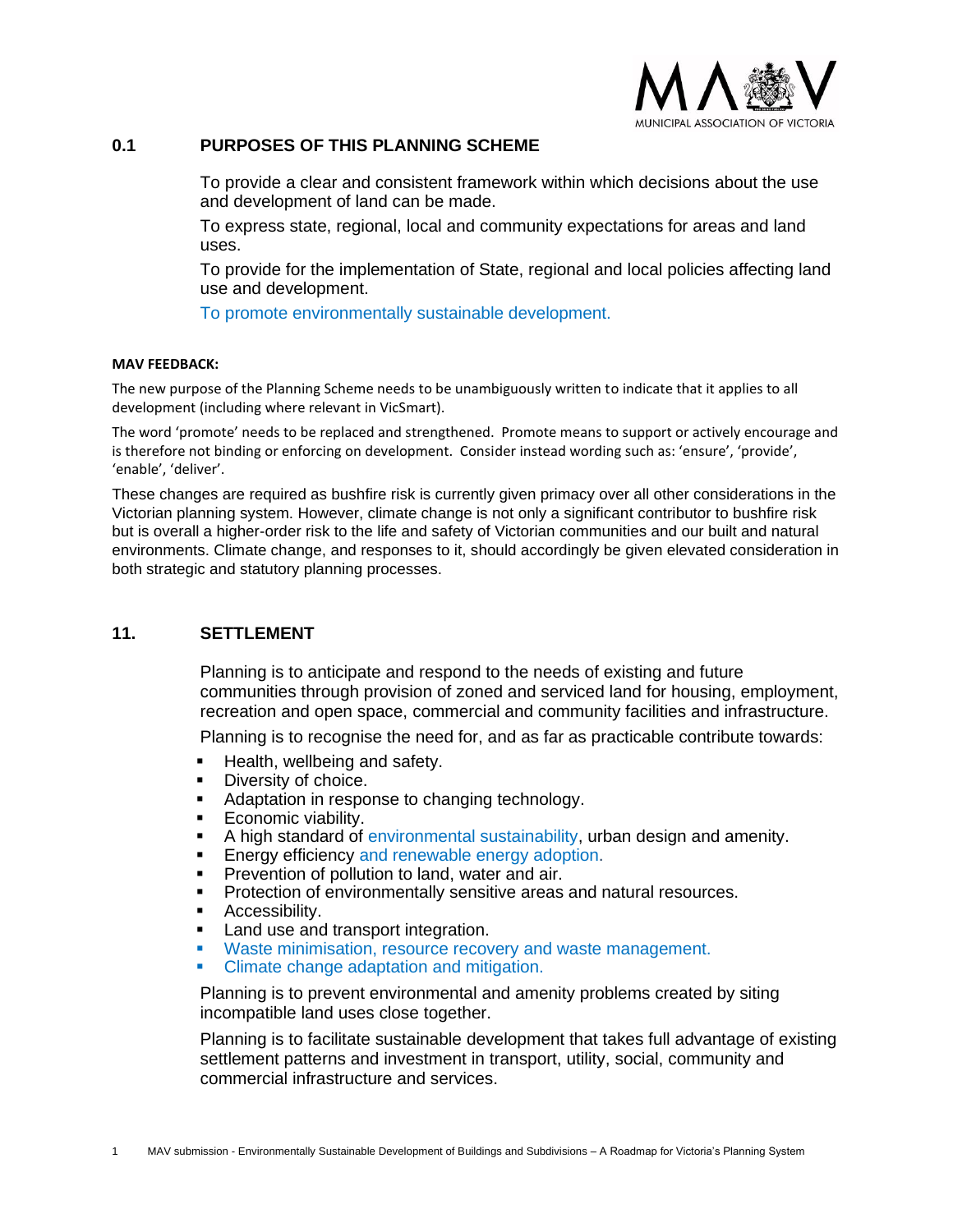

#### **MAV FEEDBACK:**

It is recommended that the net-zero emissions target legislated under the *Climate Change Act 2017* is included in the final dot-point. The Roadmap outlines that planning can help support achieving this target, and support for this statement should be undertaken by including the target in proposed objectives and strategies of the PPF.

### **11.01-1S Settlement**

#### **Objective**

To promote the sustainable growth and development of Victoria and deliver choice and opportunity for all Victorians through a network of settlements.

#### **Strategies**

Develop sustainable communities through a settlement framework offering convenient access to jobs, services, infrastructure and community facilities.

Focus investment and growth in places of state significance in Metropolitan Melbourne and the major regional cities of Ballarat, Bendigo, Geelong, Horsham, Latrobe City, Mildura, Shepparton, Wangaratta, Warrnambool and Wodonga.

Support sustainable development of the regional centres of Ararat, Bacchus Marsh, Bairnsdale, Benalla, Castlemaine, Colac, Echuca, Gisborne, Hamilton, Kyneton, Leongatha, Maryborough, Portland, Sale, Swan Hill, Warragul/Drouin and Wonthaggi.

Ensure regions and their settlements are planned in accordance with their relevant regional growth plan.

Guide the structure, functioning and character of each settlement taking into account municipal and regional contexts and frameworks.

Create and reinforce settlement boundaries.

Provide for growth in population and development of facilities and services across a regional or sub-regional network.

Plan for development and investment opportunities along existing and planned transport infrastructure.

Promote transport, communications and economic linkages between settlements through the identification of servicing priorities in regional land use plans.

Strengthen transport links on national networks for the movement of commodities.

Deliver networks of high-quality integrated settlements that have a strong identity and sense of place, are prosperous and are sustainable by:

- Building on strengths and capabilities of each region across Victoria to respond sustainably to population growth and changing environments.
- Developing settlements that will support resilient communities and their ability to adapt and change.
- Balancing strategic objectives to achieve improved land use and development outcomes at a regional, catchment and local level.
- **•** Preserving and protecting features of rural land and natural resources and features to enhance their contribution to settlements and landscapes.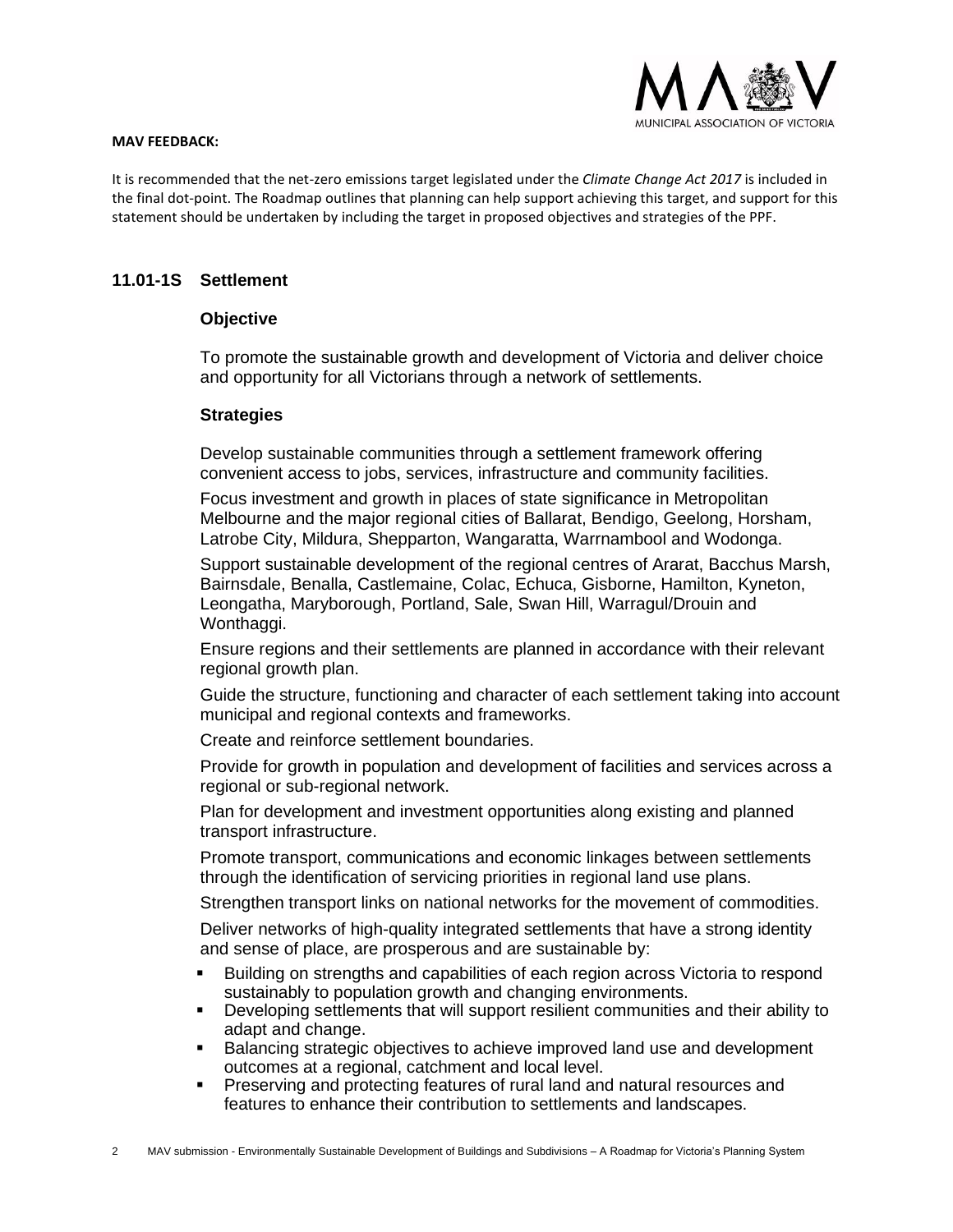

- **Encouraging an integrated planning response between settlements in regions** and in adjoining regions and states in accordance with the relevant regional growth plan.
- **•** Providing for appropriately located supplies of residential, commercial, and industrial land across a region, sufficient to meet community needs in accordance with the relevant regional growth plan.
- **EXECT** Improving transport network connections in and between regional cities, towns and Melbourne.
- Adopting integrated water management as part of settlement development.

Encourage a form and density of settlements that supports sustainable transport to reduce greenhouse gas emissions.

Limit urban sprawl and direct growth into existing settlements.

Promote and capitalise on opportunities for urban renewal and infill redevelopment.

Develop compact urban areas that are based around existing or planned activity centres to maximise accessibility to facilities and services.

Ensure retail, office-based employment, community facilities and services are concentrated in central locations.

Ensure land that may be required for future urban expansion is not compromised.

Plan for regional responses to climate change adaptation and mitigation.

## **Policy documents**

Consider as relevant:

- Central Highlands Regional Growth Plan (Victorian Government, 2014)
- G21 Regional Growth Plan (Geelong Region Alliance, 2013)
- Gippsland Regional Growth Plan (Victorian Government, 2014)
- Great South Coast Regional Growth Plan (Victorian Government, 2014)
- Hume Regional Growth Plan (Victorian Government, 2014)
- Loddon Mallee North Regional Growth Plan (Victorian Government, 2014)
- Loddon Mallee South Regional Growth Plan (Victorian Government, 2014)
- Wimmera Southern Mallee Regional Growth Plan (Victorian Government, 2014)
- Plan Melbourne 2017-2050: Metropolitan Planning Strategy (Department of Environment, Land, Water and Planning, 2017)
- **Plan Melbourne 2017-2050: Addendum 2019 (Department of Environment, Land,** Water and Planning, 2019)
- Applicable emission reduction pledges and adaptation action plans (as specified under Part 5 of the *Climate Change Act 2017*)

#### **MAV FEEDBACK:**

Support proposed changes.

#### **11.02-2S Structure planning**

#### **Objective**

To facilitate the orderly and sustainable development of urban areas.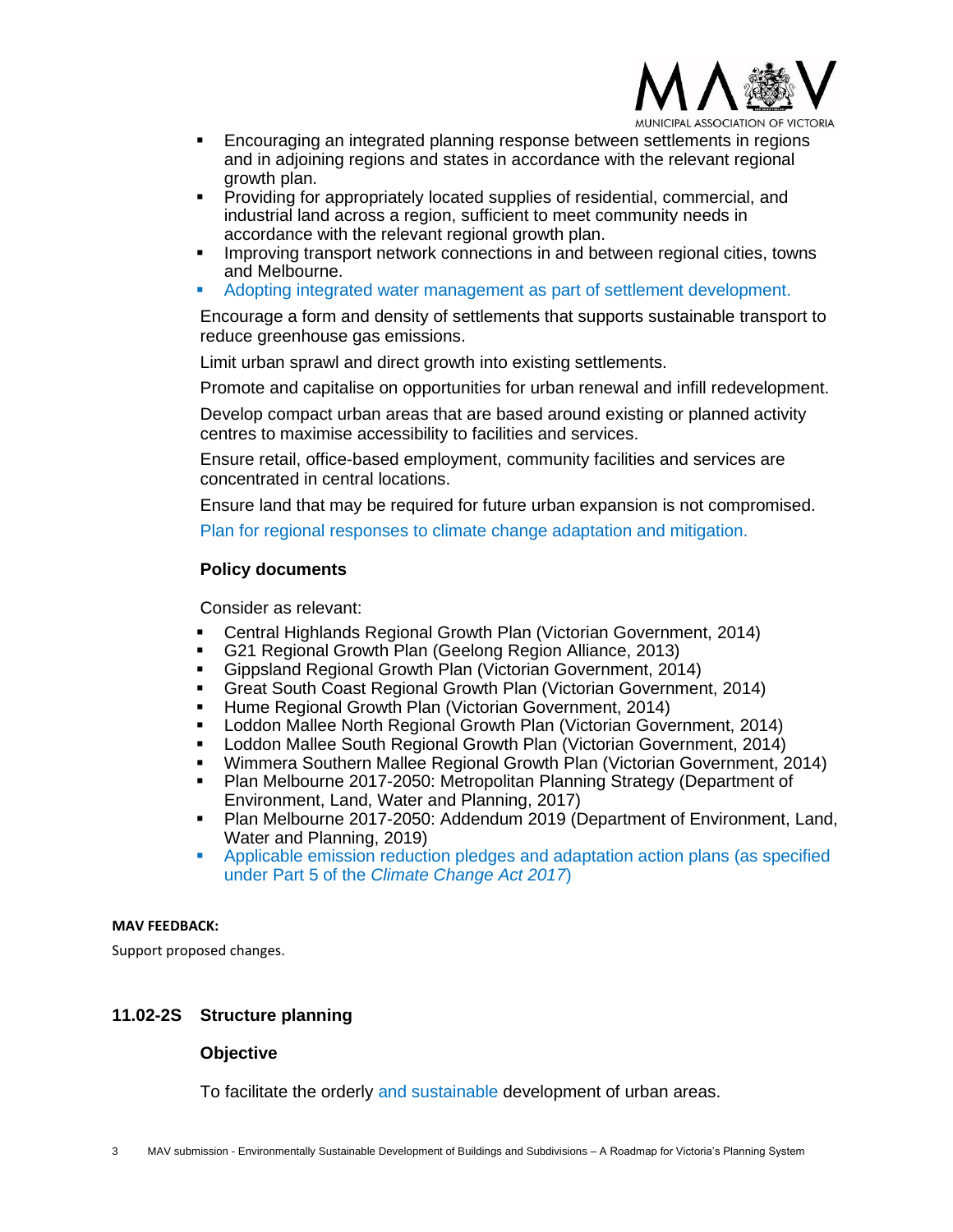

## **Strategies**

Ensure effective planning and management of the land use and development of an area through the preparation of relevant plans.

Undertake comprehensive planning for new areas as sustainable communities that offer high-quality, frequent and safe local and regional public transport and a range of local activities for living, working and recreation.

Facilitate the preparation of a hierarchy of structure plans or precinct structure plans that:

- Take into account the strategic and physical context of the location.
- Provide the broad planning framework for an area as well as the more detailed planning requirements for neighbourhoods and precincts, where appropriate.
- **•** Provide for the development of sustainable and liveable urban areas in an integrated manner.
- Assist the development of walkable neighbourhoods.
- Facilitate the logical and efficient provision of infrastructure.
- Facilitate the use of existing infrastructure and services.
- Protect areas of natural or cultural significance.
- Respond to the impacts of climate change.

#### **MAV feedback:**

Support proposed changes.

#### **12 ENVIRONMENTAL AND LANDSCAPE VALUES**

Planning should help to protect the health of ecological systems and the biodiversity they support (including ecosystems, habitats, species and genetic diversity) and conserve areas with identified environmental and landscape values.

Planning must implement environmental principles for ecologically sustainable development that have been established by international and national agreements. Foremost amongst the national agreements is the Intergovernmental Agreement on the Environment, which sets out key principles for environmental policy in Australia. Other agreements include the National Strategy for Ecologically Sustainable Development, National Greenhouse Strategy, the National Water Quality Management Strategy, Australia's Strategy for Nature 2019-2030, the National Forest Policy Statement and National Environment Protection Measures.

Planning should protect, restore and enhance sites and features of nature conservation, biodiversity, geological or landscape value.

#### **MAV feedback:**

Support proposed changes.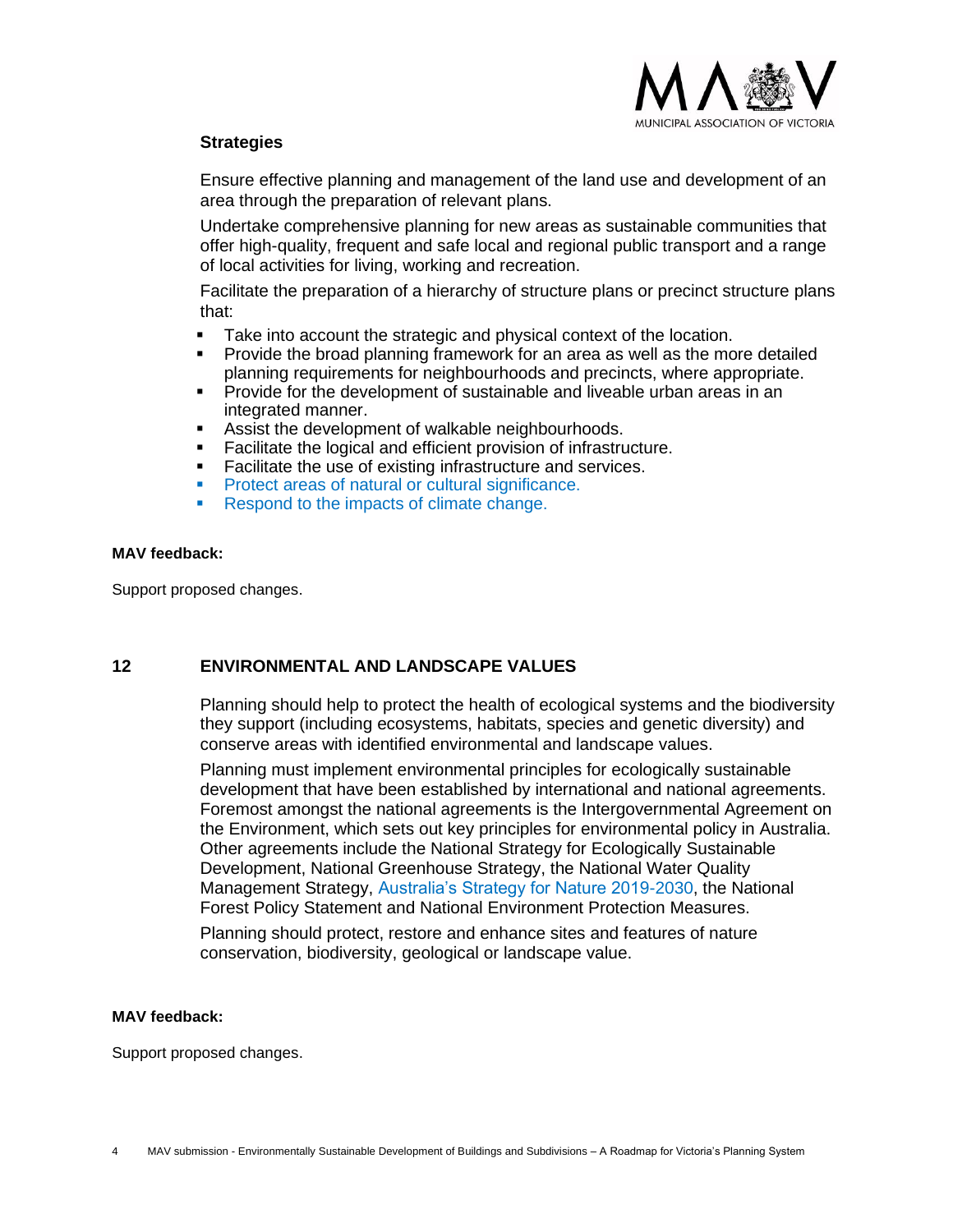

## **12.01-1S Protection of biodiversity**

## **Objective**

To assist the protection and conservation of Victoria's biodiversity.

## **Strategies**

Use biodiversity information to identify important areas of biodiversity, including key habitat for rare or threatened species and communities, and strategically valuable biodiversity sites.

Strategically plan for the protection and conservation of Victoria's important areas of biodiversity.

Ensure that decision making takes into account the impacts of land use and development on Victoria's biodiversity, including consideration of:

Cumulative impacts.

Fragmentation of habitat.

The spread of pest plants, animals and pathogens into natural ecosystems.

Avoid impacts of land use and development on important areas of biodiversity.

Consider impacts of any change in land use or development that may affect the biodiversity value of national parks and conservation reserves or nationally and internationally significant sites; including wetlands and wetland wildlife habitat designated under the Convention on Wetlands of International Importance (the Ramsar Convention) and sites utilised by species listed under the Japan-Australia Migratory Birds Agreement (JAMBA), the China-Australia Migratory Birds Agreement (CAMBA), or the Republic of Korea-Australia Migratory Bird Agreement (ROKAMBA).

Assist in the identification, protection and management of important areas of biodiversity.

Assist in the establishment, protection and re-establishment of links between important areas of biodiversity, including through a network of green spaces and large-scale native vegetation corridor projects.

Support land use and development that contributes to protecting and enhancing urban biodiversity values.

## **Policy guidelines**

Consider as relevant:

**•** State biodiversity information maintained by the Department of Environment, Land, Water and Planning.

## **Policy documents**

Consider as relevant:

- *Protecting Victoria's Environment – Biodiversity 2037* (Department of Environment, Land, Water and Planning, 2017)
- *Guidelines for the removal, destruction or lopping of native vegetation* (Department of Environment, Land, Water and Planning, 2017)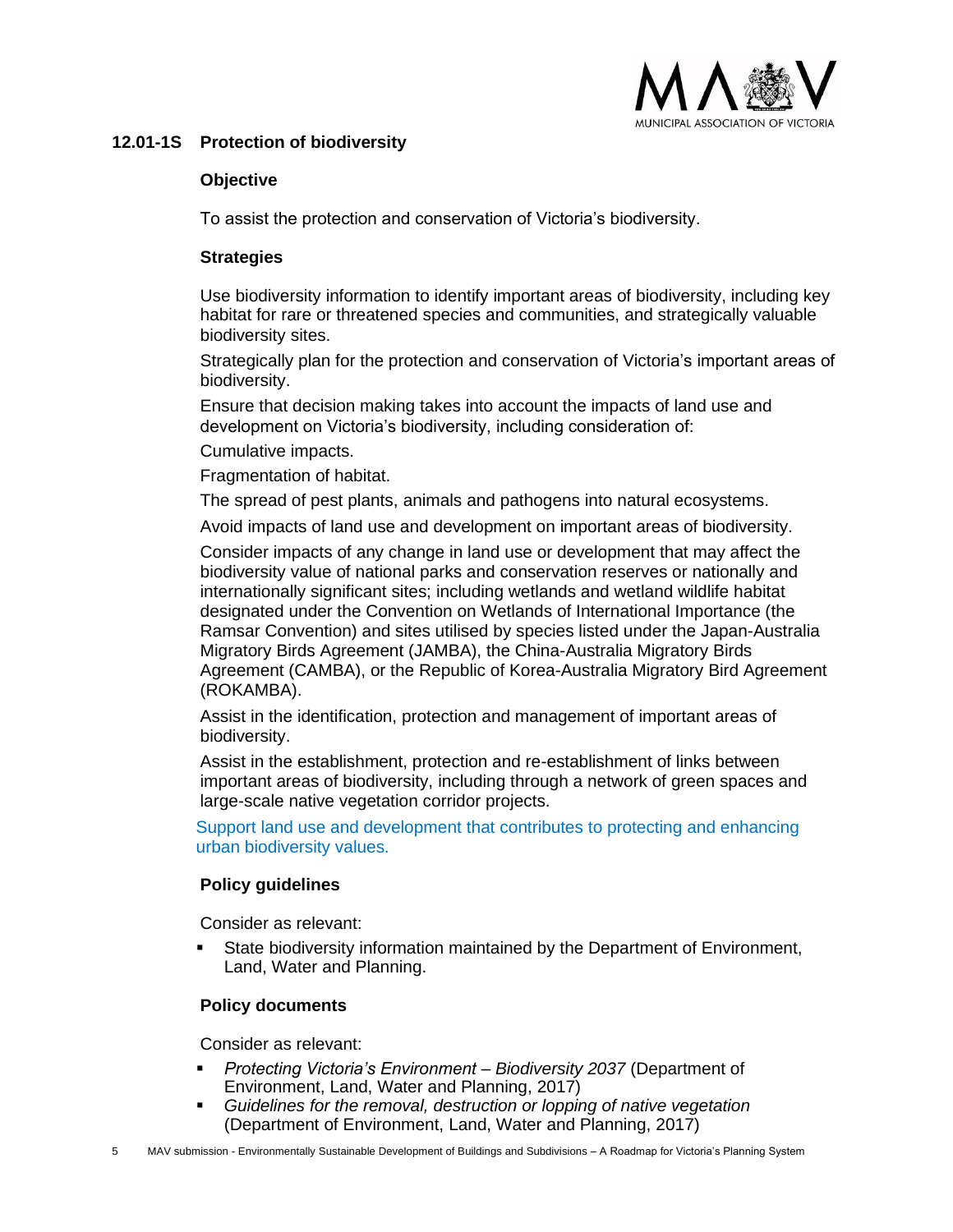

▪ Any applicable biodiversity strategies, including the relevant Regional Catchment Strategy (prepared under Part 4 of the *Catchment and Land Protection Act 1994*)

#### **MAV FEEDBACK:**

'Biodiversity in urban areas' is a clearer phrase.

There is federal biodiversity information available on the location of threatened species, which should also be considered and referenced in the policy guidelines.

#### **13.01-1S Natural hazards and climate change**

#### **Objective**

To minimise the impacts of natural hazards and adapt to the impacts of climate change.

#### **Strategies**

Consider the risks associated with climate change in planning and management decision making processes.

Identify at risk areas using the best available data and climate change science.

Integrate strategic land use planning with emergency management decision making.

Direct population growth and development to low risk locations.

Develop adaptation response strategies for existing settlements in risk areas to accommodate change over time.

Ensure planning controls allow for risk mitigation or risk adaptation strategies to be implemented.

Site and design development to minimise risk to life, health, property, the natural environment and community infrastructure from natural hazards.

#### **MAV feedback:**

Within the Objective, include after adapt the term 'mitigate' to recognise that the purpose of ESD requirements is to also mitigate climate change and levels of carbon in the atmosphere.

## **13.01-3S Urban heat mitigation**

#### **Objective**

To reduce urban heat exposure through land use, built form and design responses.

#### **Strategies**

Green and cool urban areas, buildings, transport corridors and open spaces through use of vegetation, integrated water management and appropriate materials. Support tree health and cool the urban environment through water sensitive urban design.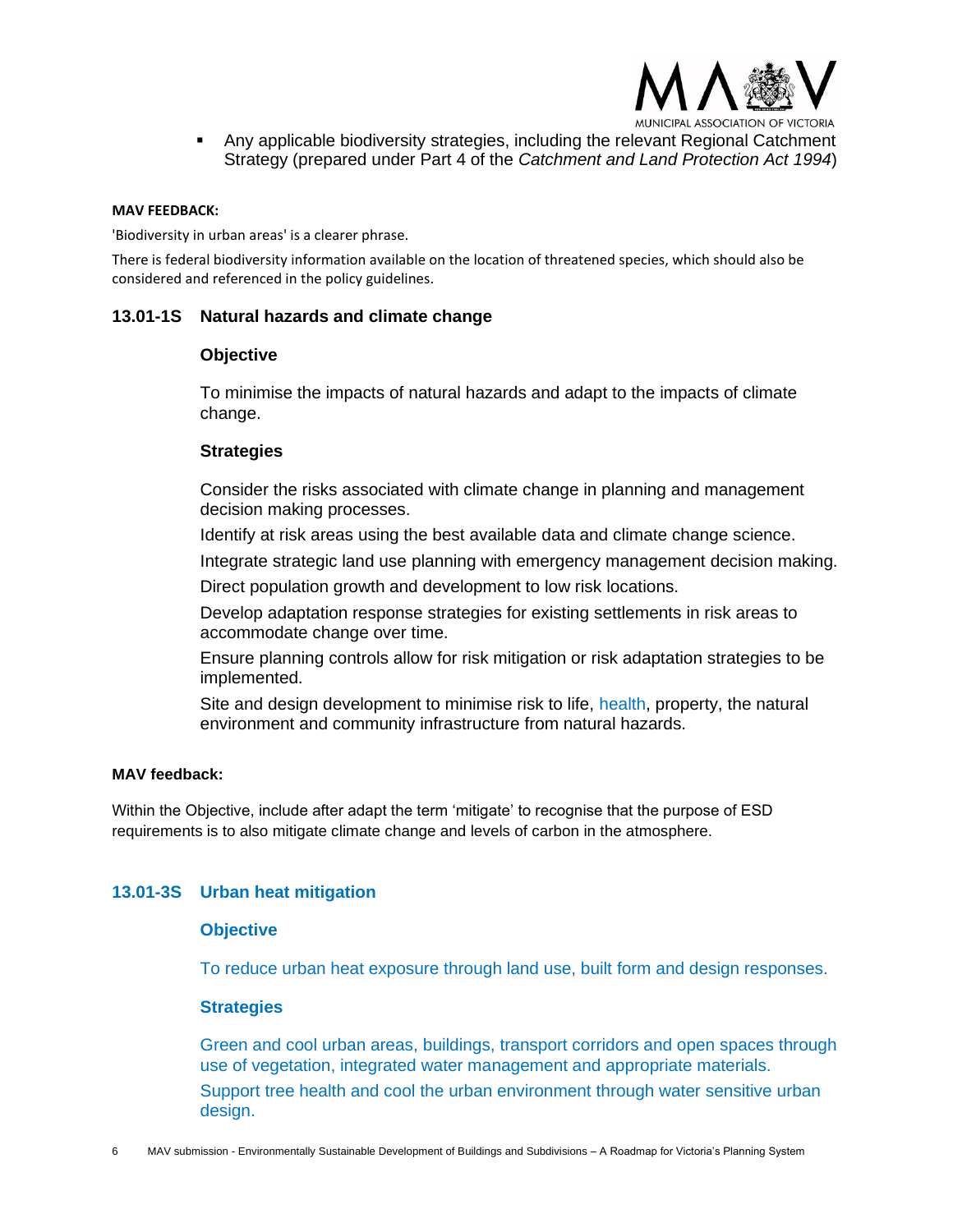

#### **MAV feedback:**

Introduction of this clause must be in-line with existing local policies in relation to urban heat island effects.

The clause would also benefit from an extra strategy focusing on protecting and incorporating existing canopy trees (both native and exotic) into development and subdivision.

#### **13.05-1S Noise abatement**

#### **Objective**

To assist in the control of noise pollution and minimise its effects on residential developments and other sensitive land uses.

#### **Strategy**

Ensure that human health and community amenity is protected, and that development is not adversely impacted by noise emissions, using a range of building design, urban design and land use separation techniques.

#### **Policy documents**

Consider as relevant:

- *State Environment Protection Policy (Control of Music Noise from Public Premises) No. N-2*
- **Example Environment Protection Policy (Control of Noise from Commerce, Industry** *and Trade) No. N-1* in metropolitan Melbourne
- *Noise from Industry in Regional Victoria* (Environment Protection Authority, 2011)
- *A Guide to the Reduction of Traffic Noise* (VicRoads, 2003)

#### **MAV feedback:**

Support proposed changes.

#### **13.06-1S Air quality management**

#### **Objective**

To assist in the protection and improvement of air quality.

#### **Strategies**

Ensure that land use planning and transport infrastructure provision contribute to improved air quality by: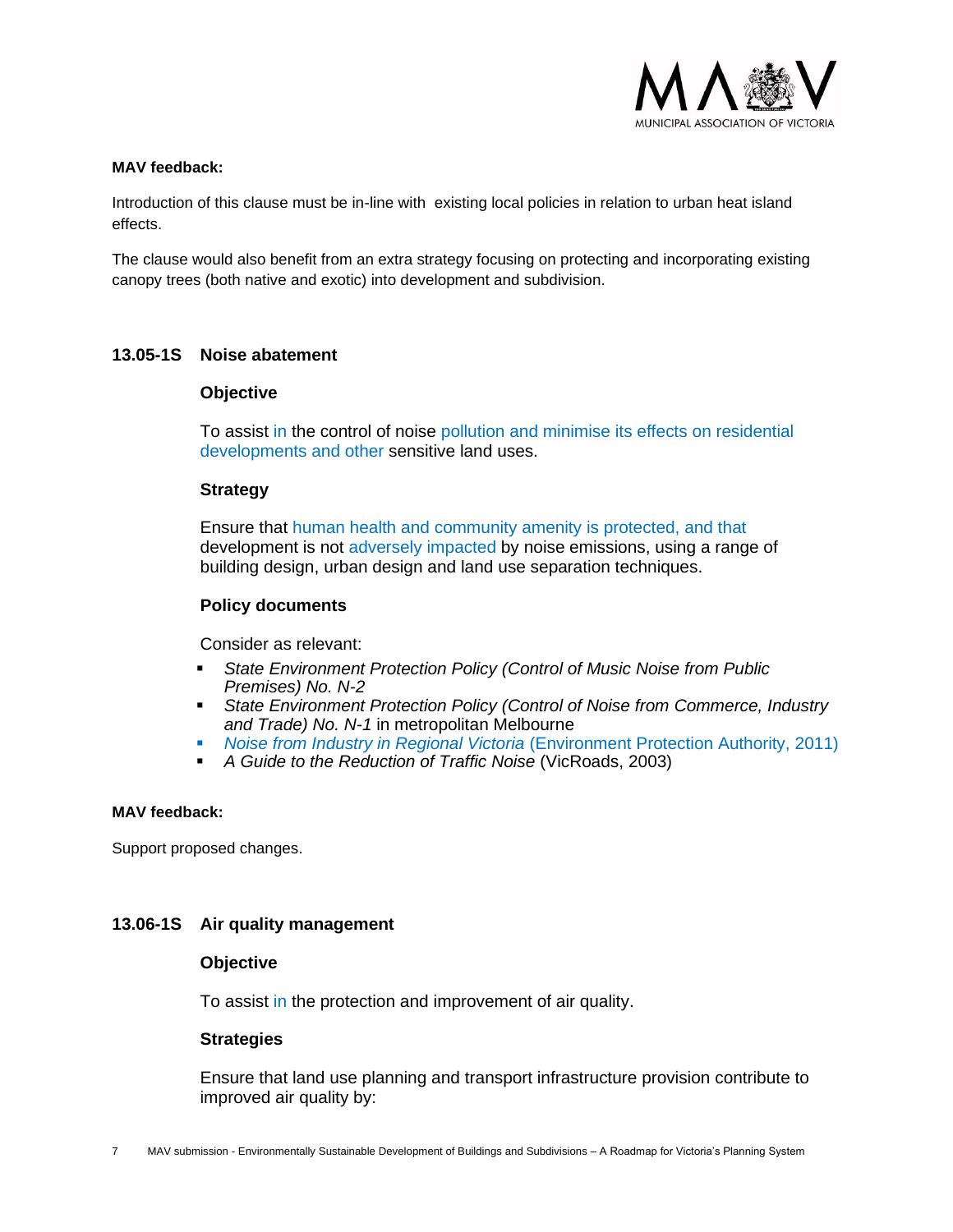

- **•** Integrating transport and land use planning to improve transport accessibility and connections.
- Limiting air emissions, including dust.
- **•** Locating key developments that generate high volumes of trips in the Central City, Metropolitan Activity Centres and Major Activity Centres.
- Providing infrastructure for public transport, walking and cycling.

Ensure, wherever possible, that there is suitable separation between land uses that pose a health and amenity risk and sensitive uses.

Minimise air pollutant exposure to occupants of residential development and other sensitive uses near transport infrastructure through suitable siting, layout and design responses.

#### **Policy documents**

Consider as relevant:

- **State Environment Protection Policy (Air Quality Management)**
- *Recommended Separation Distances for Industrial Residual Air Emissions – Guideline* (Environment Protection Authority, 2013)

### **MAV feedback:**

Concern relating to the inclusion of dust. If this is applied to the construction of a building, it could lead to a requirement for construction management plans. These matters should be managed through other compliance processes rather than by planning.

## **BUILT ENVIRONMENT AND HERITAGE**

Planning is to recognise the role of urban design, building design, heritage and energy and resource efficiency in delivering liveable and sustainable cities, towns and neighbourhoods.

Planning should ensure all land use and development appropriately responds to its surrounding landscape and character, valued built form and cultural context.

Planning should protect places and sites with significant heritage, architectural, aesthetic, scientific and cultural value.

Planning must support the establishment and maintenance of communities by delivering functional, accessible, safe and diverse physical and social environments, through the appropriate location of use and development and through high quality buildings and urban design.

Planning should promote excellence in the built environment and create places that:

- Are enjoyable, engaging and comfortable to be in.
- Accommodate people of all abilities, ages and cultures.
- Contribute positively to local character and sense of place.
- Reflect the particular characteristics and cultural identity of the community.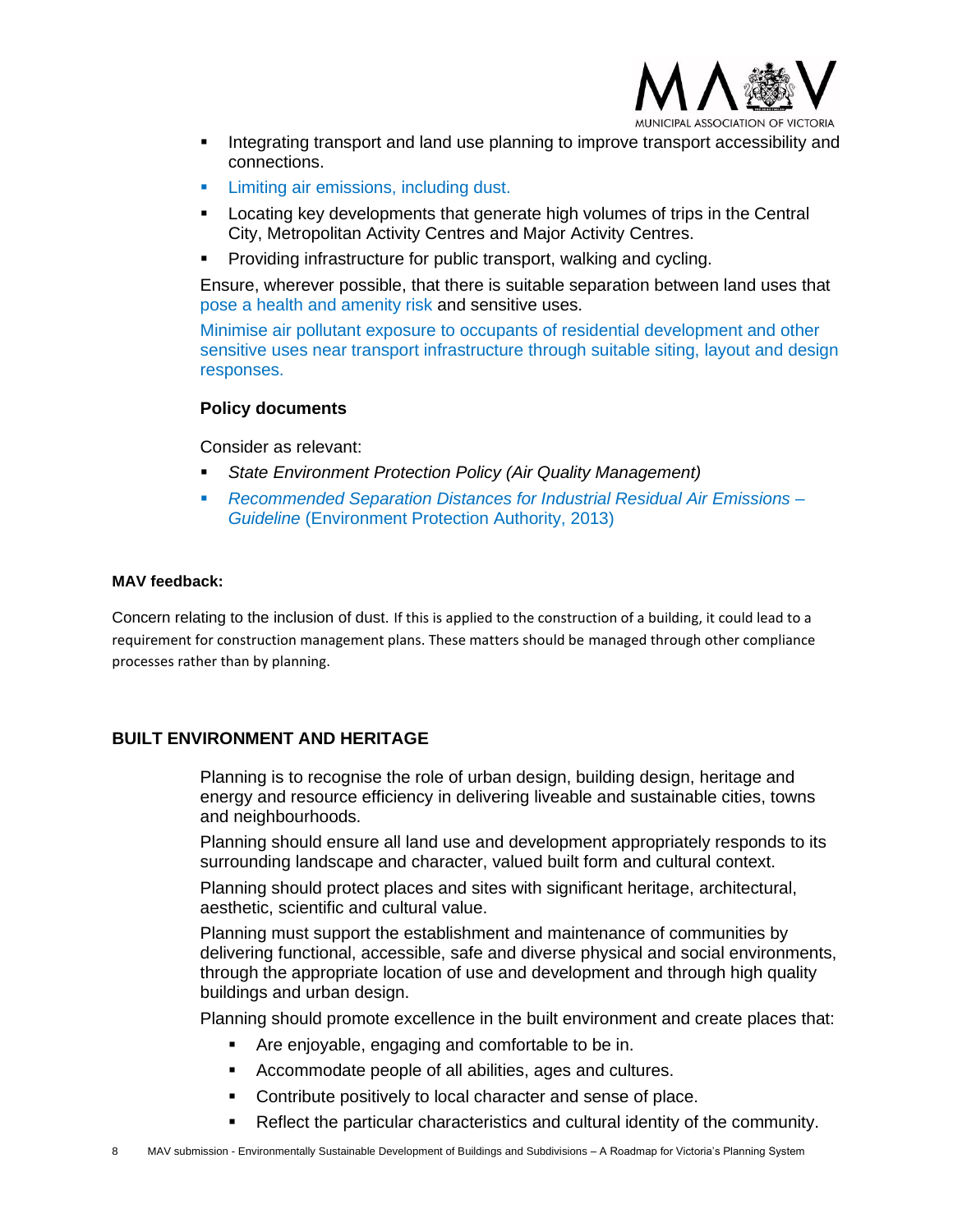

Enhance the function, amenity and safety of the public realm.

## **Environmentally sustainable development**

Planning must support development that is environmentally sustainable and:

- Respond to climate change impacts.
- **■** Minimises greenhouse gas emissions.
- Conserves energy and water.
- **EXECT** Minimises waste generation and increases resource recovery.
- Supports human health and community wellbeing.
- **■** Minimises detrimental impacts on the built and natural environment.

#### **MAV feedback:**

Concern in relation the use of the term 'minimise detrimental impacts'. A more constructive term would be "provides a built form outcome that contributes to the architectural, historic and cultural expression of the local streetscape".

Landscaping should be included in this policy. Landscaping can contribute to ESD through mitigating urban heat islands, improve ventilation, air quality and water quality. Moreland City Council's Landscaping Policy under Clause 15.01-1L - Urban design in Moreland is a good basis:

*Ensure landscape design improves aesthetic quality and amenity for occupants and the public realm by:*

- *Integrating development with the surrounding environment.*
- *Providing for summer shading of buildings and private open spaces and allows for access to winter sun. Contributing to reduction of the urban heat island effect.*
- *Incorporating integrated water management and water sensitive urban design.*

## **15.01-2S Building design**

#### **Objective**

To achieve building design and siting outcomes that contribute positively to the local context, enhance the public realm and support environmentally sustainable development.

#### **Strategies**

Ensure a comprehensive site analysis forms the starting point of the design process and provides the basis for the consideration of height, scale and massing of new development.

Ensure development responds and contributes to the strategic and cultural context of its location.

Minimise the detrimental impact of development on neighbouring properties, the public realm and the natural environment.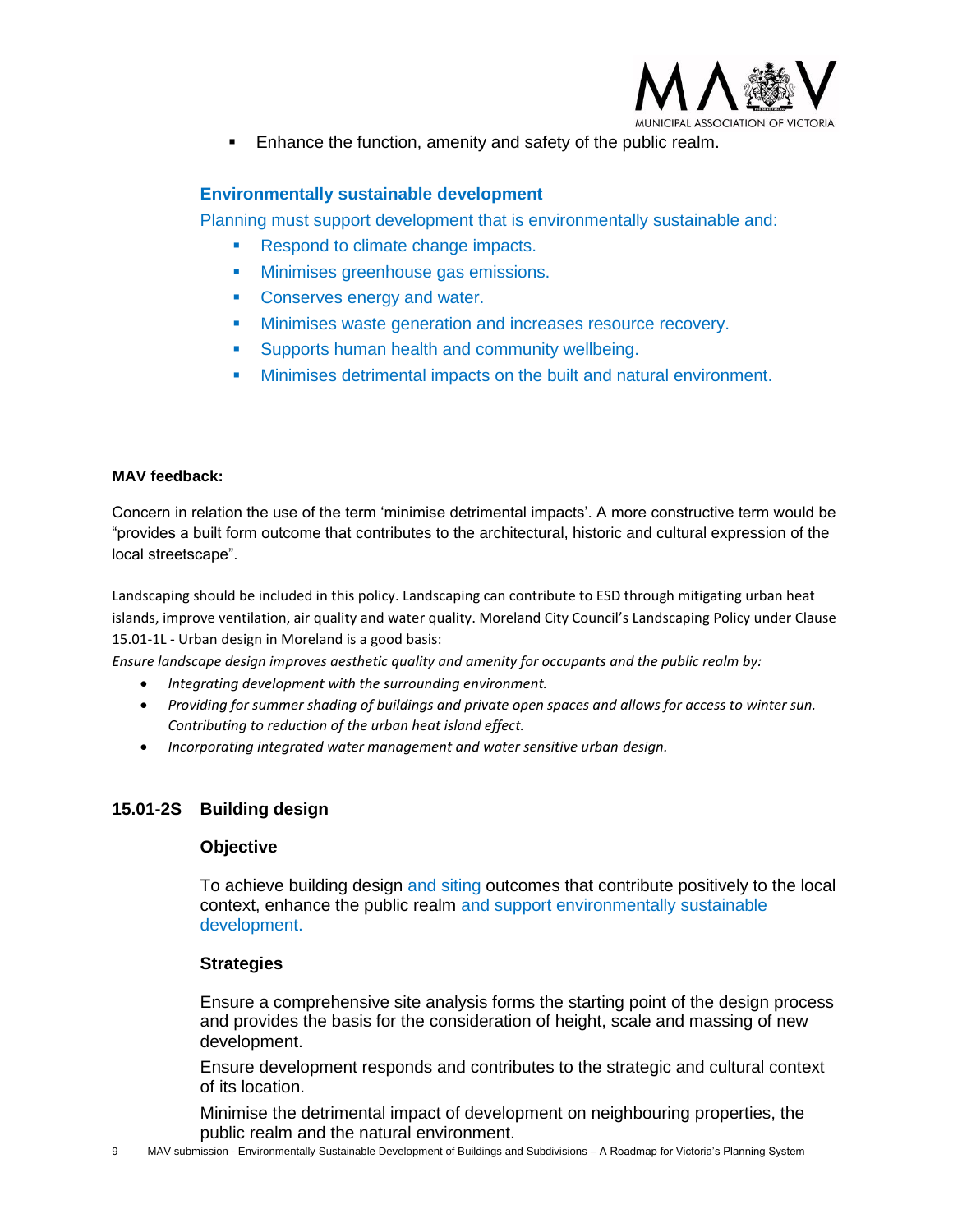

Ensure the form, scale, and appearance of development enhances the function and amenity of the public realm.

Ensure buildings and their interface with the public realm support personal safety, perceptions of safety and property security.

Ensure development is designed to protect and enhance valued landmarks, views and vistas.

Ensure development provides safe access and egress for pedestrians, cyclists and vehicles.

Encourage retention of existing vegetation and planting of new vegetation as part of new developments.

Ensure development provides landscaping that responds to its site context, enhances the built form and creates safe and attractive spaces.

Ensure the layout and design of the development supports waste and resource recovery and the efficient use of water.

Improve the energy performance of buildings through siting and design measures that support:

- Cost effective compliance with energy performance standards in the National Construction Code.
- Passive design responses that minimise the need for heating and cooling.
- Adoption of renewable energy and storage technologies.

#### **Policy documents**

Consider as relevant:

- *Urban Design Guidelines for Victoria* (Department of Environment, Land, Water and Planning, 2017)
- *Apartment Design Guidelines for Victoria* (Department of Environment, Land, Water and Planning, 2017)

#### **MAV feedback:**

There needs to be the ability to apply these ESD policies holistically.

The existing 6 star energy rating system should not be a default position for development to rely upon. Policy needs to give decision makers the authority to look beyond the 6 star system. For instance, if a council receives an application for two dwellings on a lot  $-$  it is not sufficient to simply imply that ESD policy has been met by virtue of attaining a 6 star energy rating. Decision makers need to be able to compel good ESD outcomes beyond the minimums set by the energy rating system.

As compliance with NCC is a minimum requirement we recommend the the dot point "Cost effective compliance with energy performance standards in the National Construction Code" be deleted. Inclusion of this dot point in state planning policy, it could lead to some arguing that only compliance with the NCC is required, and nothing more.

There are local planning policies which require a commitment to a 10% improvement on the NCC minimum building envelope energy efficiency standard for residential developments.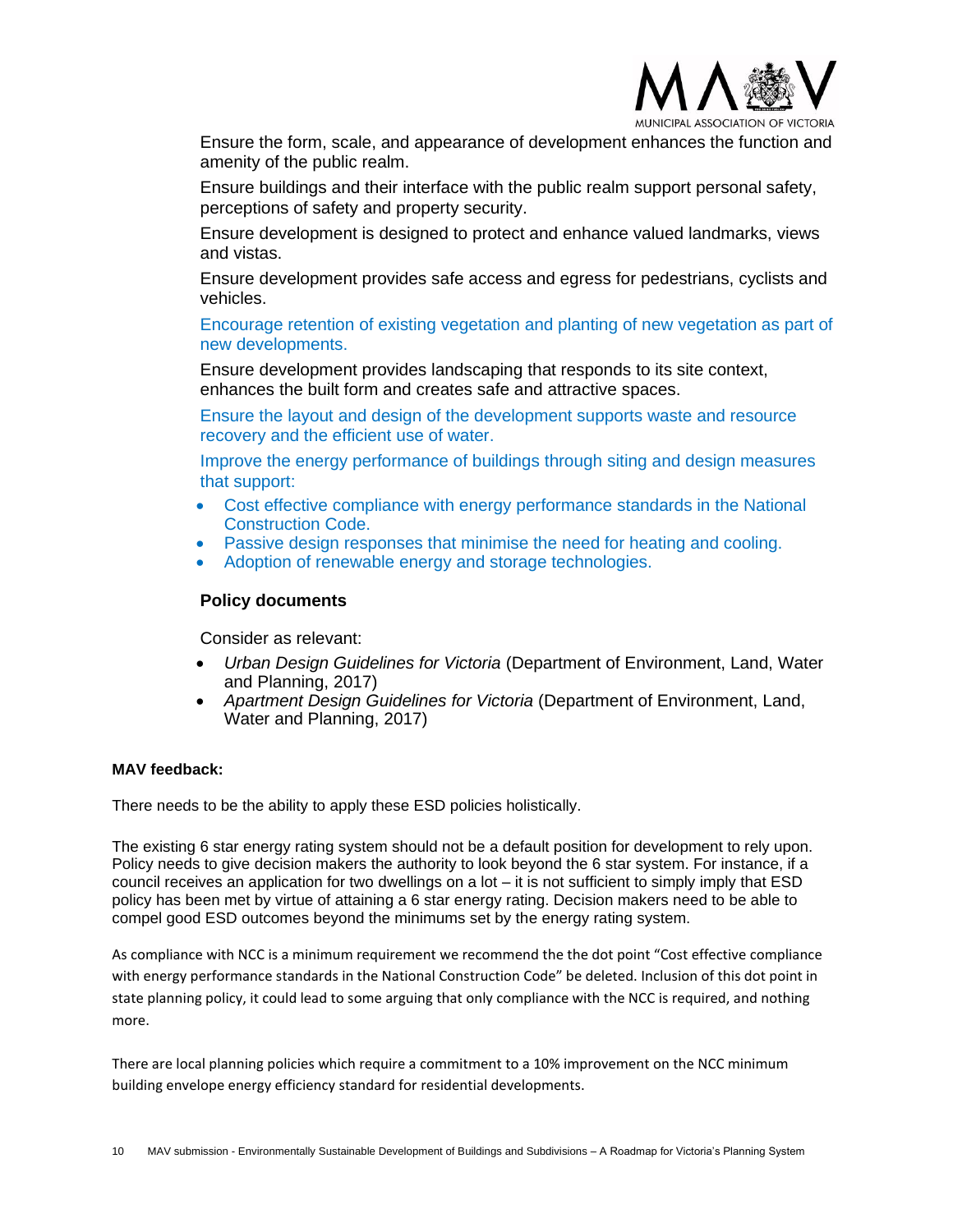

Include the word **ensure** to the policy to affirm that new vegetation is an expectation to support greening and cooling outcomes and realise urban heat mitigation objectives:

Include "Encourage longevity in buildings through promoting the use of durable materials, re-use of existing building elements, and design that is flexible to future re-purposing"

## **15.01-3S Subdivision design**

## **Objective**

To facilitate subdivisions that achieve attractive, safe, accessible, diverse and sustainable neighbourhoods.

## **Strategies**

In the development of new residential areas and in the redevelopment of existing areas, subdivision should be designed to create liveable and sustainable communities by:

- Creating compact neighbourhoods that have walkable distances between activities.
- Developing activity centres in appropriate locations with a mix of uses and services and access to public transport.
- Creating neighbourhood centres that include services to meet day to day needs.
- Creating urban places with a strong sense of place that are functional, safe and attractive.
- Providing a range of lot sizes to suit a variety of dwelling and household types to meet the needs and aspirations of different groups of people.
- Creating landscaped streets and a network of open spaces to meet a variety of needs with links to regional parks where possible.
- Protecting and enhancing native habitat.
- Facilitating an urban structure where neighbourhoods are clustered to support larger activity centres served by high quality public transport.

Reduce car dependency by allowing for:

- Convenient and safe public transport.
- Safe and attractive spaces and networks for walking and cycling.
- Subdivision layouts that allow easy movement within and between neighbourhoods.
- A convenient and safe road network.

Being accessible to people with disabilities.

Creating an urban structure and providing utilities and services that:

- Responds to climate change hazards and contributes to reduction of greenhouse gas emissions.
- Support resource conservation.
- Support energy efficiency through urban layout and lot orientation.
- Support the uptake of renewable energy technology, including microgrids and batteries.
- Incorporate integrated water management.
	- Support waste minimisation and increased resource recovery.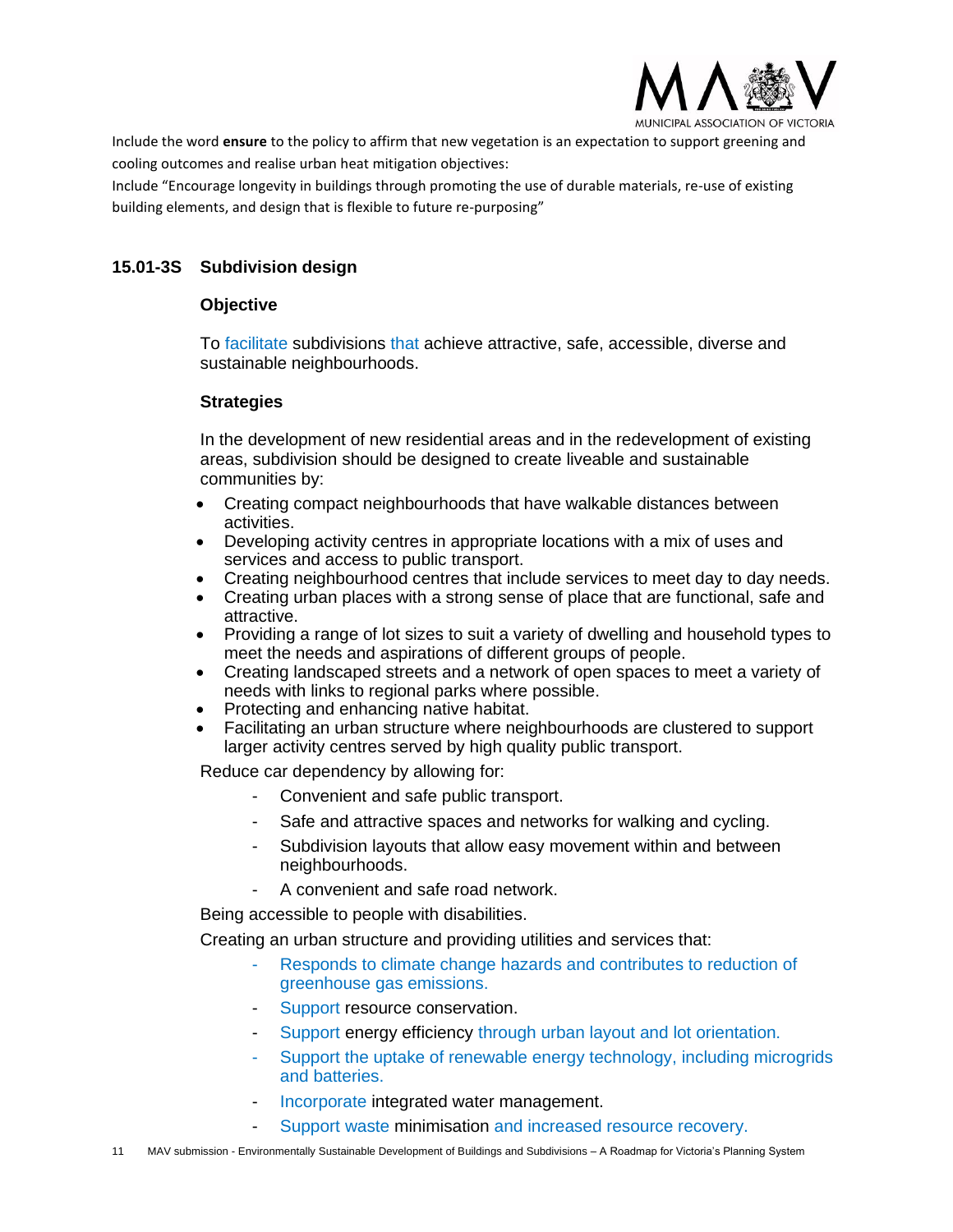

Minimise exposure of sensitive uses to air and noise pollution.

#### **Policy documents**

Consider as relevant:

▪ *Urban Design Guidelines for Victoria* (Department of Environment, Land, Water and Planning, 2017)

#### **MAV FEEDBACK:**

The MAV generally supports suggested changes withcomments below:

Strategy - *In the development of new residential areas and in the redevelopment of existing areas, subdivision should be designed to create liveable and sustainable communities by:*

The **should** in this strategy undermines the importance of the objective and strategy and suggest liveable and sustainable communities is a discretional outcome. The word 'should' be replaced with 'must'.

Strategy - *Support energy efficiency through urban layout and lot orientation*

This strategy is supported but needs stronger language as the requirement for greater density/yield will always override that for lot orientation. Suggest the strategy is reframed to necessitate energy efficiency by using **ensure** instead.

## **15.02-1S Energy and resource efficiency [DELETED –** content relocated or covered in other clauses]

#### **Objective**

To encourage land use and development that is energy and resource efficient, supports a cooler environment and minimises greenhouse gas emissions. [15S, 15.01-2S, 15.01-3S]

#### **Strategies**

Improve the energy, water and waste performance of buildings and subdivisions through environmentally sustainable development. [19.01-1S, 19.01-2S, 19.03-3S, 19.03-5S]

Promote consolidation of urban development and integration of land use and transport. [18S,18.01-1S]

Improve efficiency in energy use through greater use of renewable energy technologies and other energy efficiency upgrades. [19.01-2S, 15.01-2S, 15.01-3S]

Support low energy forms of transport such as walking and cycling. [ 18.02-1S, 18.01-1S]

Reduce the urban heat island effect by greening urban areas, buildings, transport corridors and open spaces with vegetation. [13.01-3S]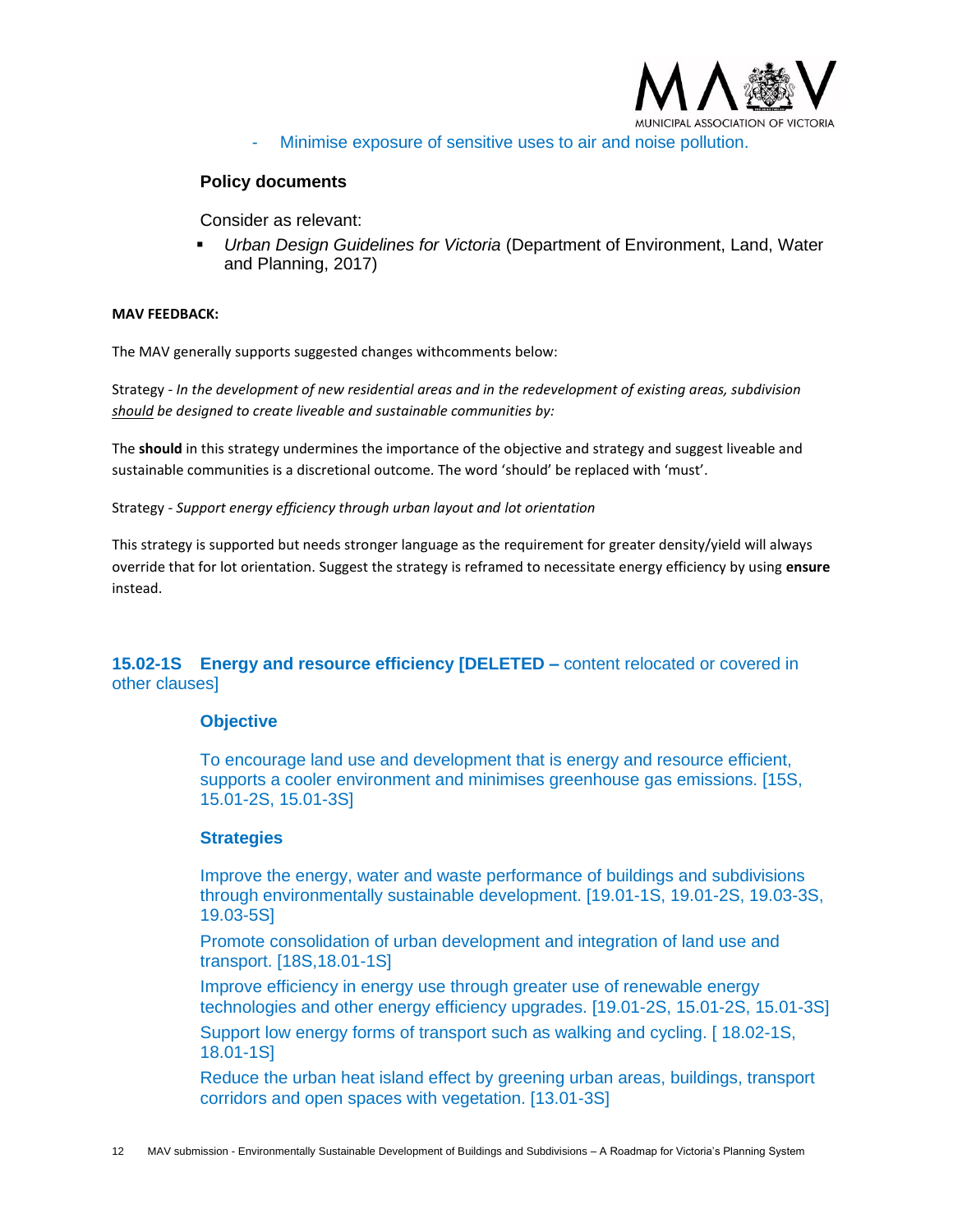

Encourage retention of existing vegetation and planting of new vegetation as part of development and subdivision proposals. [15.01-2S, 15.01-3S]

#### **MAV FEEDBACK:**

Support deletion

#### **16.01-2S Location of residential development**

#### **Objective**

To locate new housing in designated locations that offer good access to jobs, services and transport.

#### **Strategies**

Increase the proportion of new housing in designated locations within established urban areas and reduce the share of new dwellings in greenfield and dispersed development areas.

Encourage higher density housing development on sites that are well located in relation to jobs, services and public transport.

Ensure an adequate supply of redevelopment opportunities within established urban areas to reduce the pressure for fringe development.

Ensure residential development is located to support cost effective infrastructure provision and use, energy efficiency, water efficiency and public transport use.

Identify opportunities for increased residential densities to help consolidate urban areas.

#### **MAV feedback:**

Support proposed changes.

#### **18.01-1S Land use and transport planning**

#### **Objective**

To create a safe and sustainable transport system by integrating land use and transport.

#### **Strategies**

Develop integrated and accessible transport networks to connect people to jobs and services and goods to market.

Plan urban development to make jobs and services more accessible by: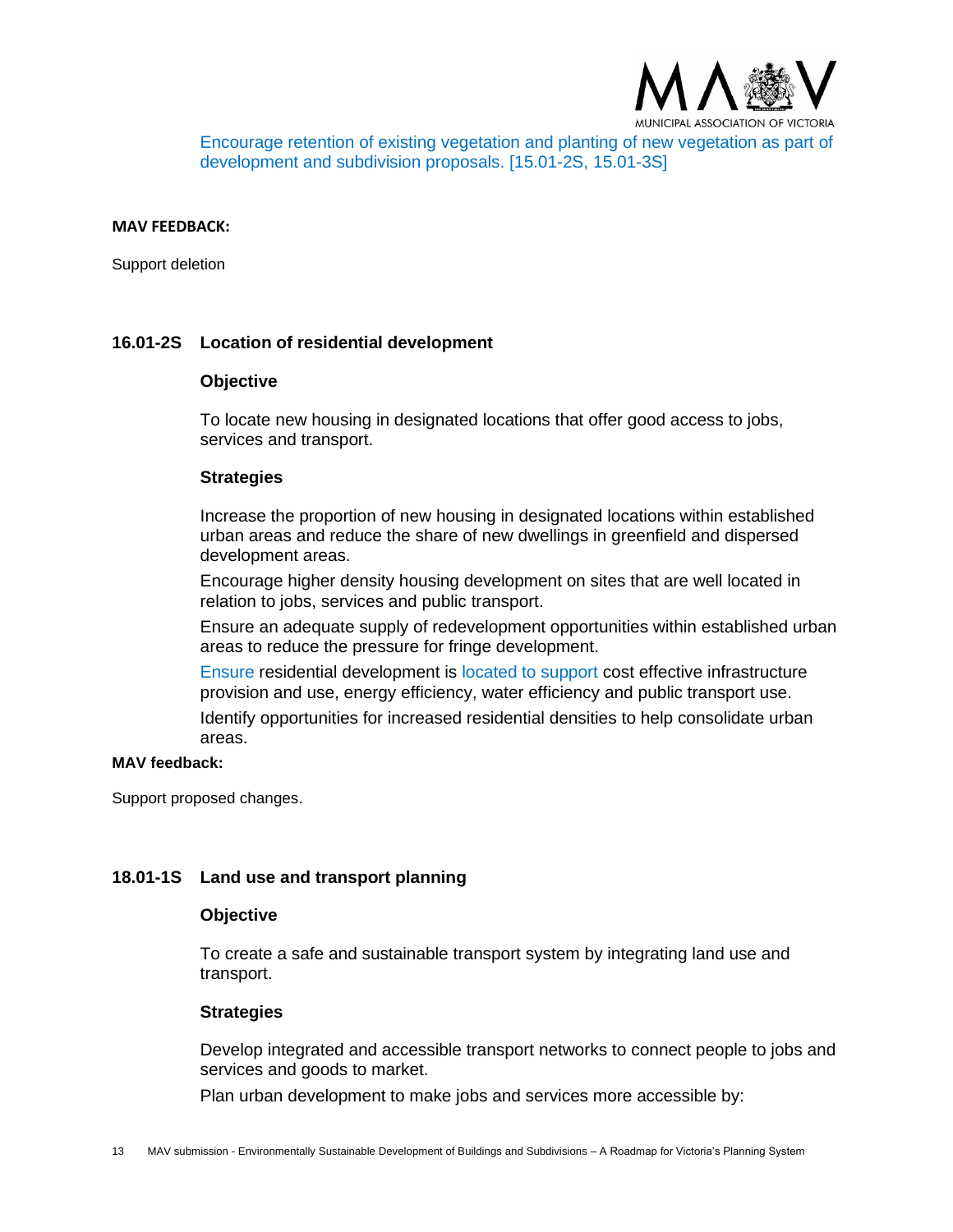

**CIATION OF VICTORIA** 

- **Ensuring equitable access is provided to developments in accordance with** forecast demand, taking advantage of all available modes of transport and to minimise adverse impacts on existing transport networks and the amenity of surrounding areas.
- Coordinating improvements to public transport, walking and cycling networks with the ongoing development and redevelopment of urban areas.
- Requiring integrated transport plans to be prepared for all new major residential, commercial and industrial developments.
- Focussing major government and private sector investments in regional cities and centres on major transport corridors, particularly railway lines, in order to maximise the access and mobility of communities.

Integrate public transport services and infrastructure into new development.

Improve transport links that strengthen the connections to Melbourne and adjoining regions.

## **Policy documents**

Consider as relevant:

- *The Victorian Transport Plan* (Victorian Government, 2008)
- *Public Transport Guidelines for Land Use and Development* (Victorian Government, 2008)
- *Victorian Cycling Strategy 2018-28* (Department of Economic Development, Jobs, Transport and Resources, 2017)
- *Principal Public Transport Network 2017* (Department of Economic Development, Jobs, Transport and Resources, 2017)

#### **MAV feedback:**

Strategy- "*Coordinating improvements to public transport, walking and cycling networks with the ongoing development and redevelopment of urban areas"*

Minimising car dependency also relates to Land use and transport planning and the above strategy should be expanded to include: *"Coordinating improvements to public transport, walking and cycling networks with the ongoing development and redevelopment of urban areas that reduces car-dependency"*

#### **18.02-1S Sustainable personal transport**

#### **Objective**

To promote and support the use of low-emission forms of personal transport.

#### **Strategies**

Ensure development and the planning for new suburbs, urban renewal precincts, greyfield redevelopment areas and transit-oriented development areas (such as railway stations) provide opportunities to promote more walking and cycling.

Encourage the use of walking and cycling by creating environments that are safe and attractive.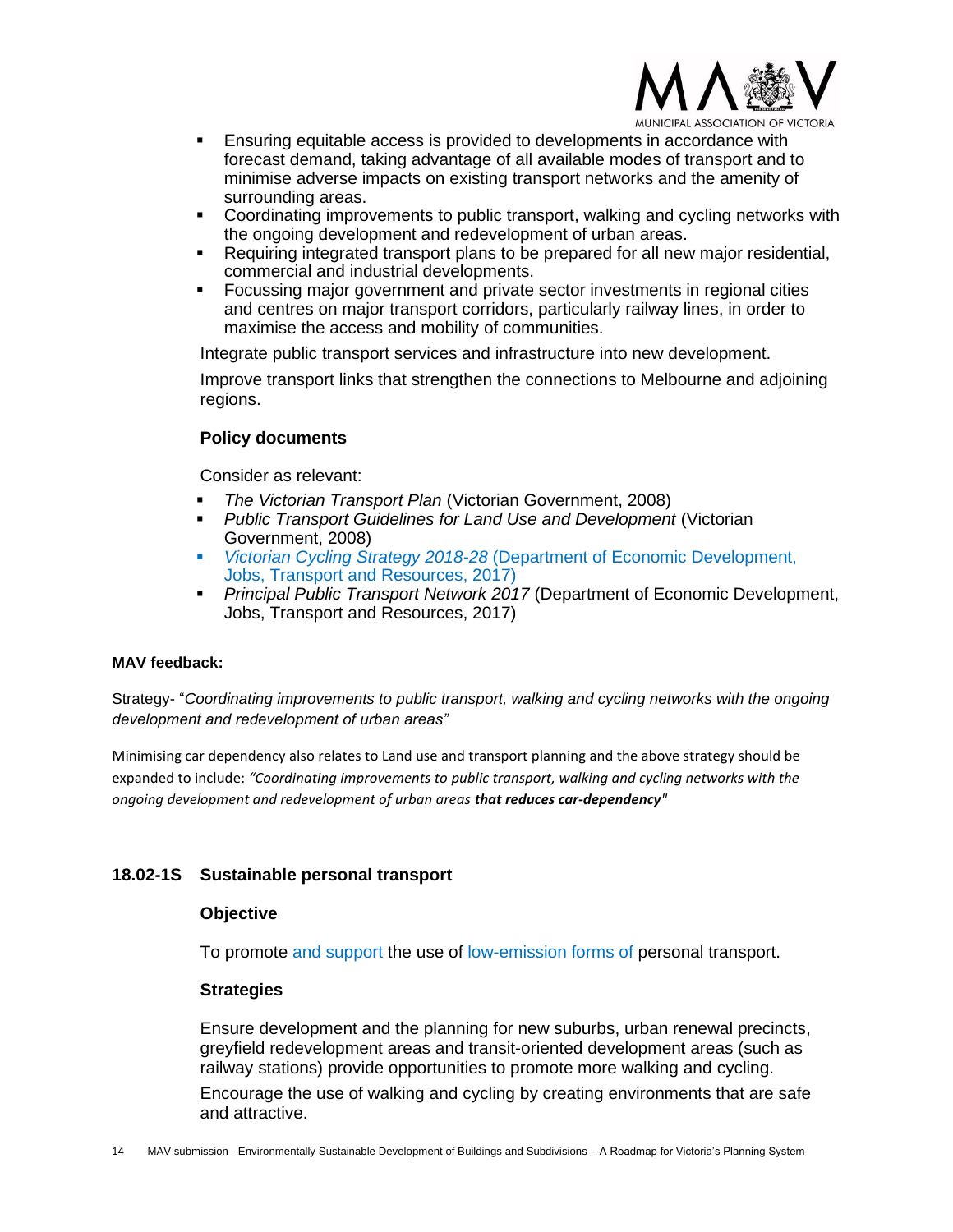

Develop high quality pedestrian environments that are accessible to footpath-bound vehicles such as wheelchairs, prams and scooters.

Ensure cycling routes and infrastructure are constructed early in new developments.

Provide direct and connected pedestrian and bicycle infrastructure to and between key destinations including activity centres, public transport interchanges, employment areas, urban renewal precincts and major attractions.

Ensure cycling infrastructure (on-road bicycle lanes and off-road bicycle paths) is planned to provide the most direct route practical and to separate cyclists from other road users, particularly motor vehicles.

Require the provision of adequate bicycle parking and related end-of-trip facilities to meet demand at commercial buildings, multi-residential developments, education, recreation, transport, shopping and community facilities and other major attractions when issuing planning approvals.

Provide improved facilities, particularly storage, for cyclists at public transport interchanges, rail stations and major attractions.

Encourage building and subdivision layout and design responses that:

- **Eacilitate low emission forms of transport including walking and cycling.**
- **·** Include infrastructure for low emission vehicles (including electric vehicles).

#### **Policy documents**

Consider as relevant:

- *Guide to Road Design, Part 6A: Paths for Walking and Cycling*
- *Victorian Cycling Strategy 2018-28* (Department of Economic Development, Jobs, Transport and Resources, 2017)

#### **MAV feedback:**

The MAV generally supports the proposed changes.

We suggest including 'industrial' as well as commercial and multi-residential buildings requiring end-of-tip facilities.

Strategy - *"Encourage building and subdivision layout and design responses that..."*

To deepen alignment with the VPP changes, building and subdivision designs that facilitate lower emissions transport must be ensured, suggest the strategy is reframed to remove 'Encourage' and replace with 'Ensure'.

#### **18-02-2S Public Transport**

#### **Objective**

To facilitate greater use of public transport, promote increased development close to high-quality public transport routes and minimise car dependency.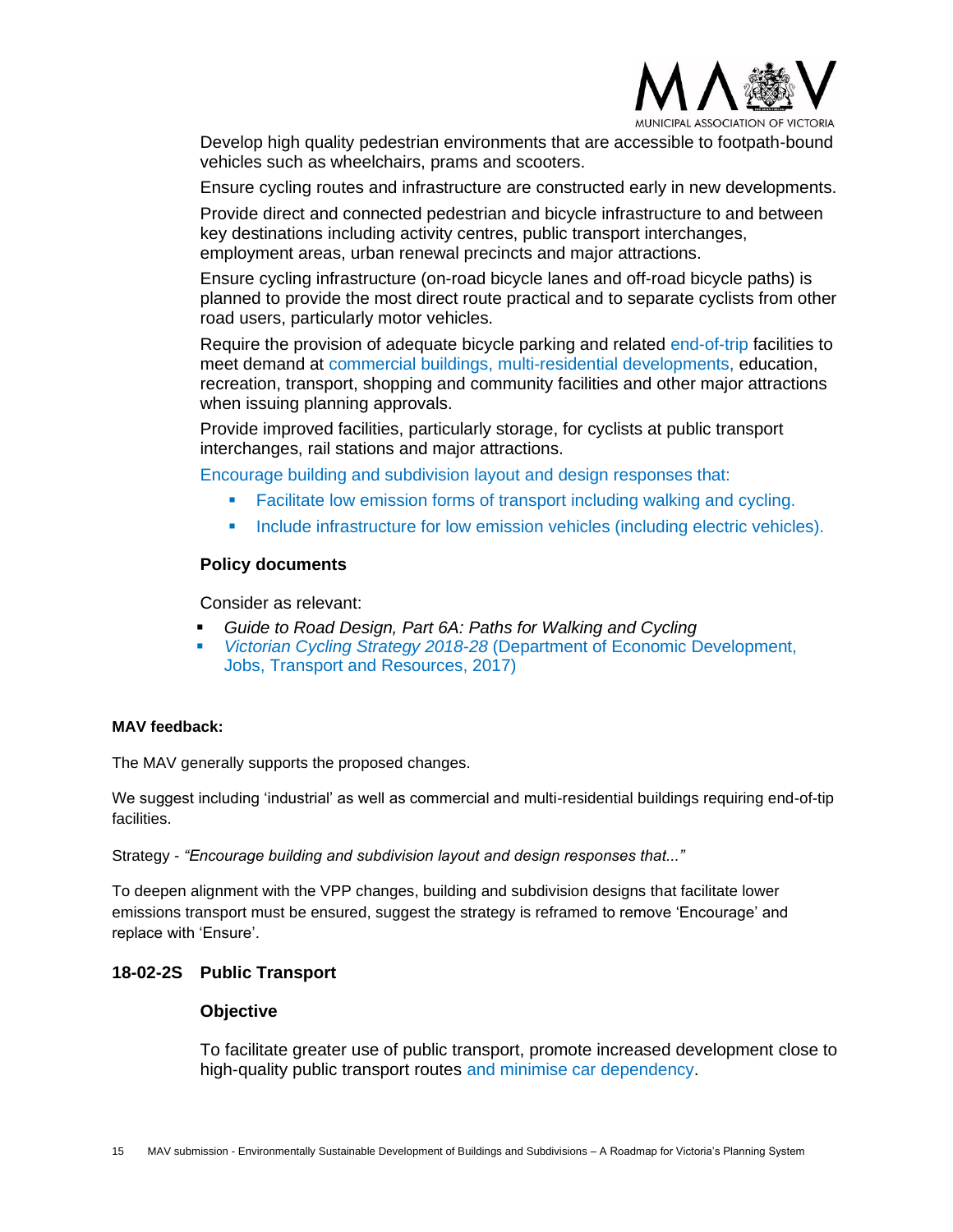

## **Strategies**

Maintain and strengthen passenger transport networks.

Connect activity centres, job rich areas and outer suburban areas through highquality public transport.

Improve access to the public transport network by:

Ensuring integration with walking and cycling networks.

Providing end-of-trip facilities for pedestrians and cyclists at public transport interchanges.

Plan for bus services to meet the need for local travel.

Ensure development supports the delivery and operation of public transport services.

Plan for and deliver public transport in outer suburban areas that is integrated with land use and development.

Provide for bus routes and stops and public transport interchanges in new development areas.

## **Policy documents**

Consider as relevant:

▪ *Public Transport Guidelines for Land Use and Development* (Victorian Government, 2008)

*The Victorian Transport Plan* (Victorian Government, 2008)

#### **MAV feedback:**

Support proposed changes.

#### **19 INFRASTRUCTURE**

Planning for development of social and physical infrastructure should enable it to be provided in a way that is efficient, equitable, accessible and timely.

Planning is to recognise social needs by providing land for a range of accessible community resources, such as education, cultural, health and community support (mental health, aged care, disability, youth and family services) facilities.

Planning should ensure that the growth and redevelopment of settlements is planned in a manner that allows for the logical and efficient provision and maintenance of infrastructure, including the setting aside of land for the construction of future transport routes.

Planning should facilitate efficient use of existing infrastructure and human services. Providers of infrastructure, whether public or private bodies, are to be guided by planning policies and should assist strategic land use planning.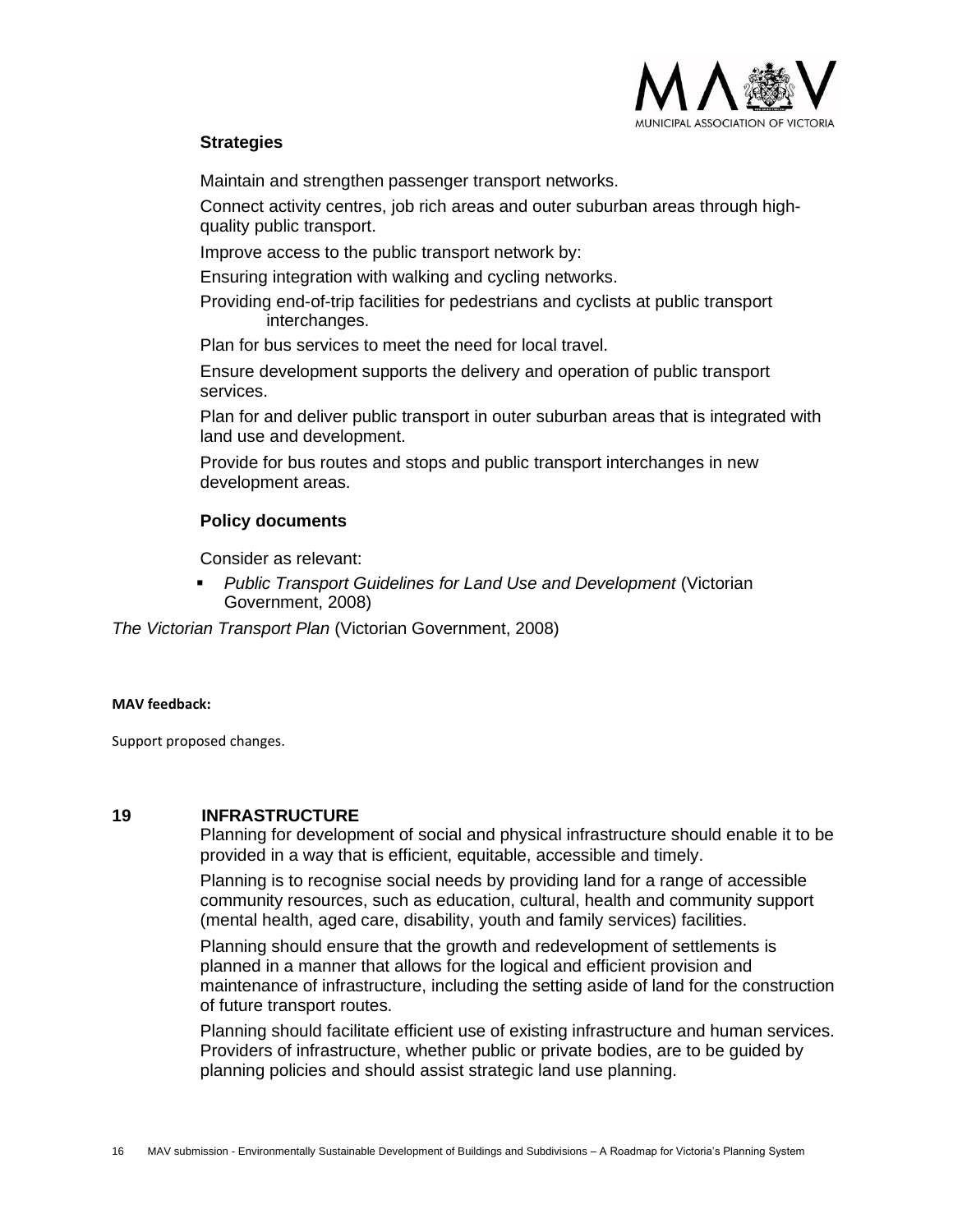

Planning should minimise the impact of use and development on the operation of major infrastructure of national, state and regional significance, including communication networks and energy generation and distribution systems.

Planning of infrastructure should avoid or minimise environmental impacts and incorporate resilience to natural hazards, including future climate change risks.

Planning authorities should consider the use of development and infrastructure contributions in the funding of infrastructure.

#### **MAV feedback:**

Support proposed changes.

#### **19.01-1S Energy supply**

#### **Objective**

To facilitate appropriate development of energy supply infrastructure.

#### **Strategies**

Support the development of energy infrastructure in appropriate locations where it provides benefits to industry and the community and takes advantage of existing infrastructure.

Support achievement of greenhouse gas emission reduction targets under the *Climate Change Act 2017* and the transition to a low-carbon economy by adopting renewable energy and low emission technologies.

Facilitate local energy generation to help diversify the local economy and improve sustainability outcomes.

#### **MAV feedback:**

Support proposed changes.

## **19.01-2S Renewable energy**

#### **Objective**

To support the provision and use of renewable energy, and achievement of greenhouse gas emission reduction targets under the *Climate Change Act 2017* in a manner that ensures appropriate siting and design considerations are met.

#### **Strategies**

Facilitate renewable energy development in appropriate locations.

Protect energy infrastructure against competing and incompatible uses.

Develop appropriate infrastructure to meet community demand for energy services.

Set aside suitable land for future energy infrastructure.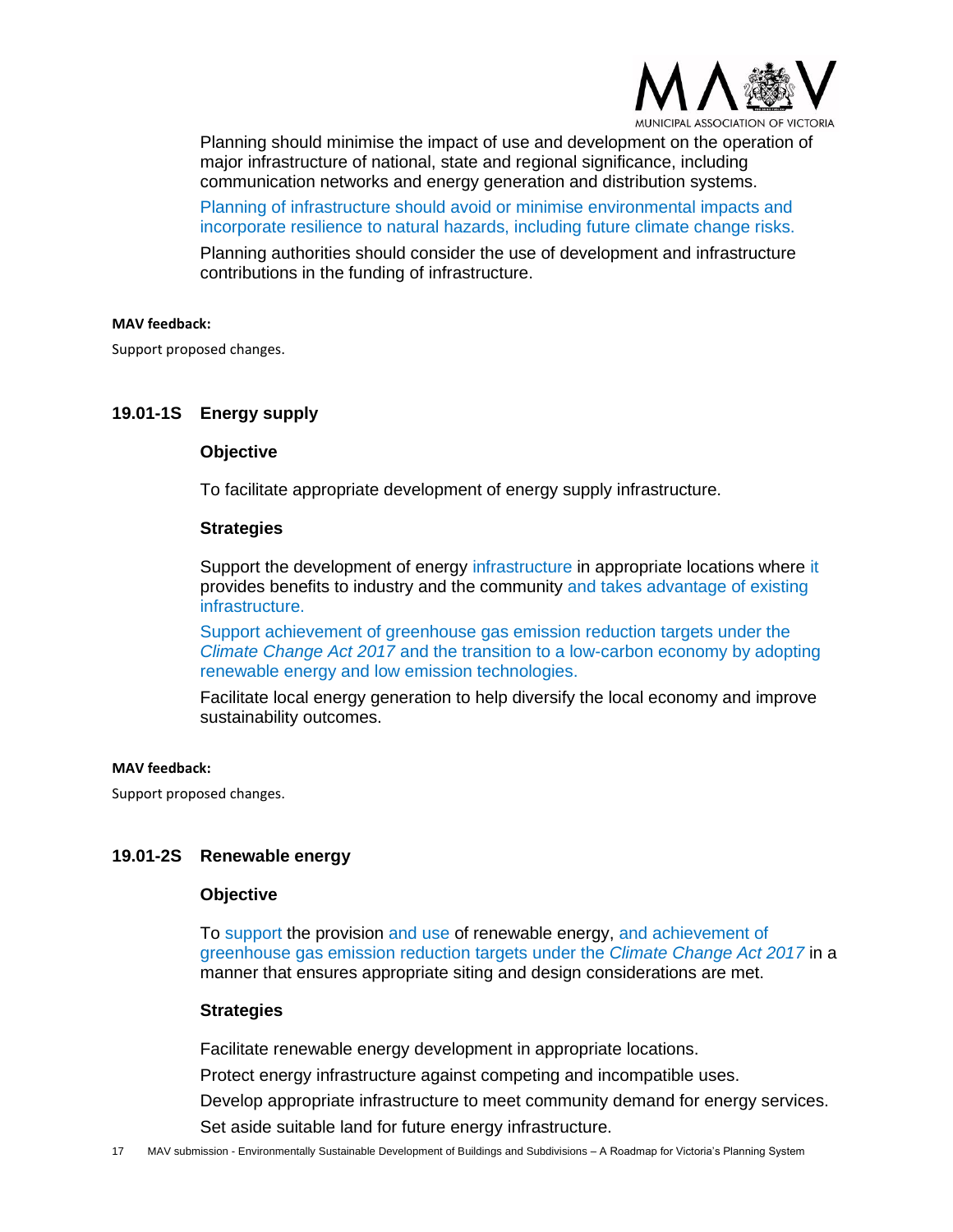

Consider the economic and environmental benefits to the broader community of renewable energy generation while also considering the need to minimise the effects of a proposal on the local community and environment.

Recognise that economically viable wind energy facilities are dependent on locations with consistently strong winds over the year.

### **Policy documents**

Consider as relevant:

- Policy and Planning Guidelines for Development of Wind Energy Facilities in *Victoria* (Department of Environment, Land, Water and Planning, March 2019)
- **Example** *Solar Energy Facilities Design and Development Guideline* **(Department of** Environment, Land, Water and Planning, August 2019)

#### **MAV feedback:**

Support proposed changes.

#### **19.03-3S Integrated water management**

#### **Objective**

To sustainably manage water supply, water resources, wastewater, drainage and stormwater through an integrated water management approach.

#### **Strategies**

Plan and coordinate integrated water management, bringing together stormwater, wastewater, drainage, water supply, water treatment and re-use, to:

- Take into account the catchment context.
- Protect downstream environments, waterways and bays.
- Manage and use potable water efficiently.
- Reduce pressure on Victoria's drinking water supplies.
- Minimise drainage, water or wastewater infrastructure and operational costs.
- Minimise flood risks.
- Provide urban environments that are more resilient to the effects of climate change.

Integrate water into the landscape to facilitate cooling, local habitat improvements and provision of attractive and enjoyable spaces for community use.

Facilitate use of alternative water sources such as rainwater, stormwater, recycled water and run-off from irrigated farmland.

Ensure that development protects and improves the health of water bodies including creeks, rivers, wetlands, estuaries and bays by:

Minimising stormwater quality and quantity related impacts.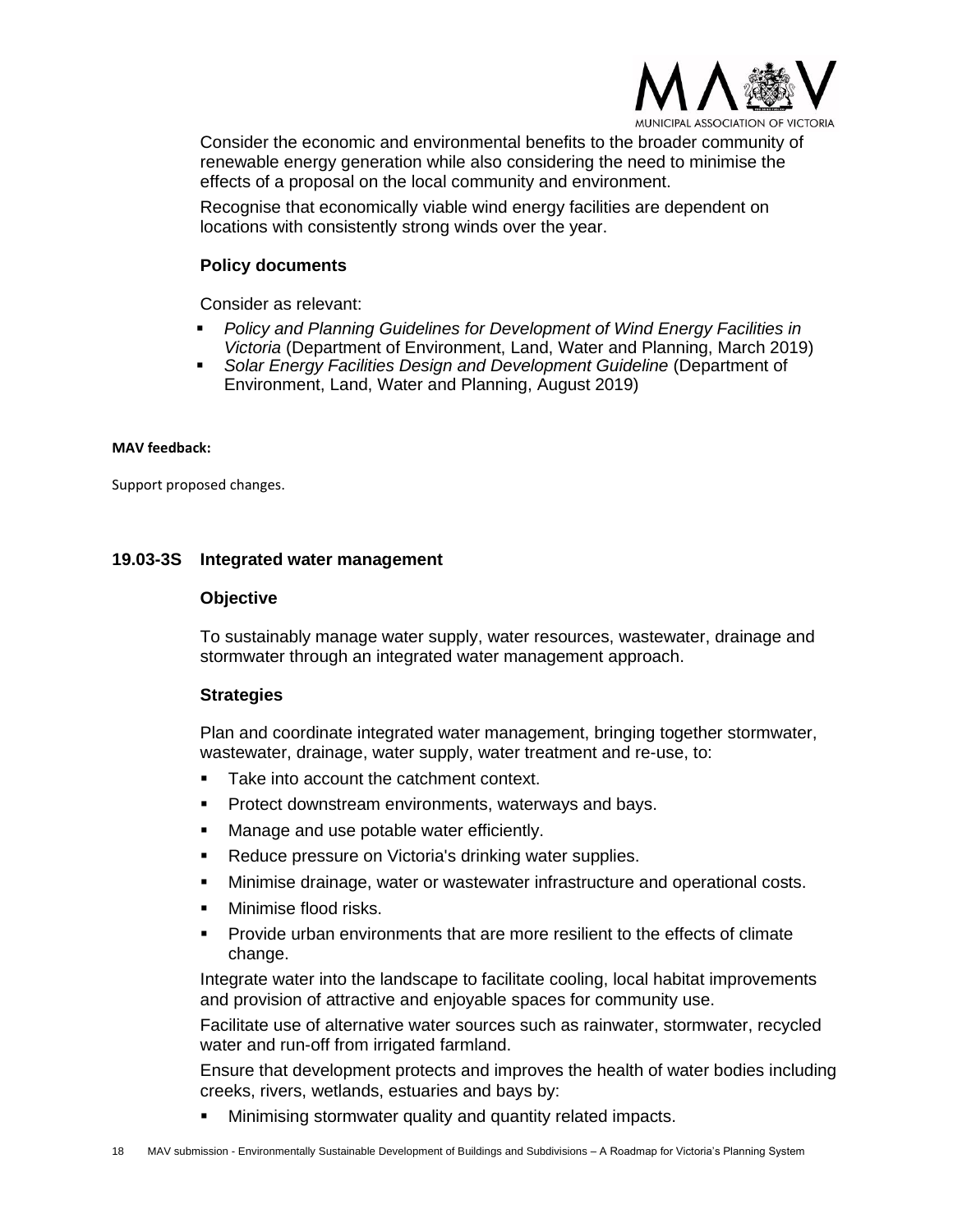

- **Eiltering sediment and waste from stormwater prior to discharge from a site.**
- Managing industrial and commercial toxicants in an appropriate way.
- Requiring appropriate measures to mitigate litter, sediment and other discharges from construction sites.

Manage stormwater quality and quantity through a mix of on-site measures and developer contributions at a scale that will provide greatest net community benefit.

Provide for sewerage at the time of subdivision or ensure lots created by the subdivision are capable of adequately treating and retaining all domestic wastewater within the boundaries of each lot.

Ensure land is set aside for water management infrastructure at the subdivision design stage.

Minimise the potential impacts of water, sewerage and drainage assets on the environment.

Protect significant water, sewerage and drainage assets from encroaching sensitive and incompatible uses.

Protect areas with potential to recycle water for forestry, agriculture or other uses that can use treated effluent of an appropriate quality.

Support development that is water efficient and encourages use of alternative water sources.

#### **Policy documents**

Consider as relevant:

- *State Environment Protection Policy (Waters of Victoria)*
- *Water for Victoria - Water Plan* (Victorian Government, 2016)
- *Urban Stormwater Best Practice Environmental Management Guidelines* (Victorian Stormwater Committee, 1999)
- *Guidelines for Environmental Management: Code of Practice - Onsite Wastewater Management* (Publication 891.4, Environment Protection Authority, 2016)
- *Planning Permit Applications in Open, Potable Water Supply Catchment Areas* (Department of Sustainability and Environment, 2012)

#### **MAV feedback:**

Support proposed changes.

### **19.03-5S Waste and resource recovery**

#### **Objective**

To reduce waste and maximise resource recovery so as to reduce reliance on landfills and minimise environmental, community amenity and public health impacts.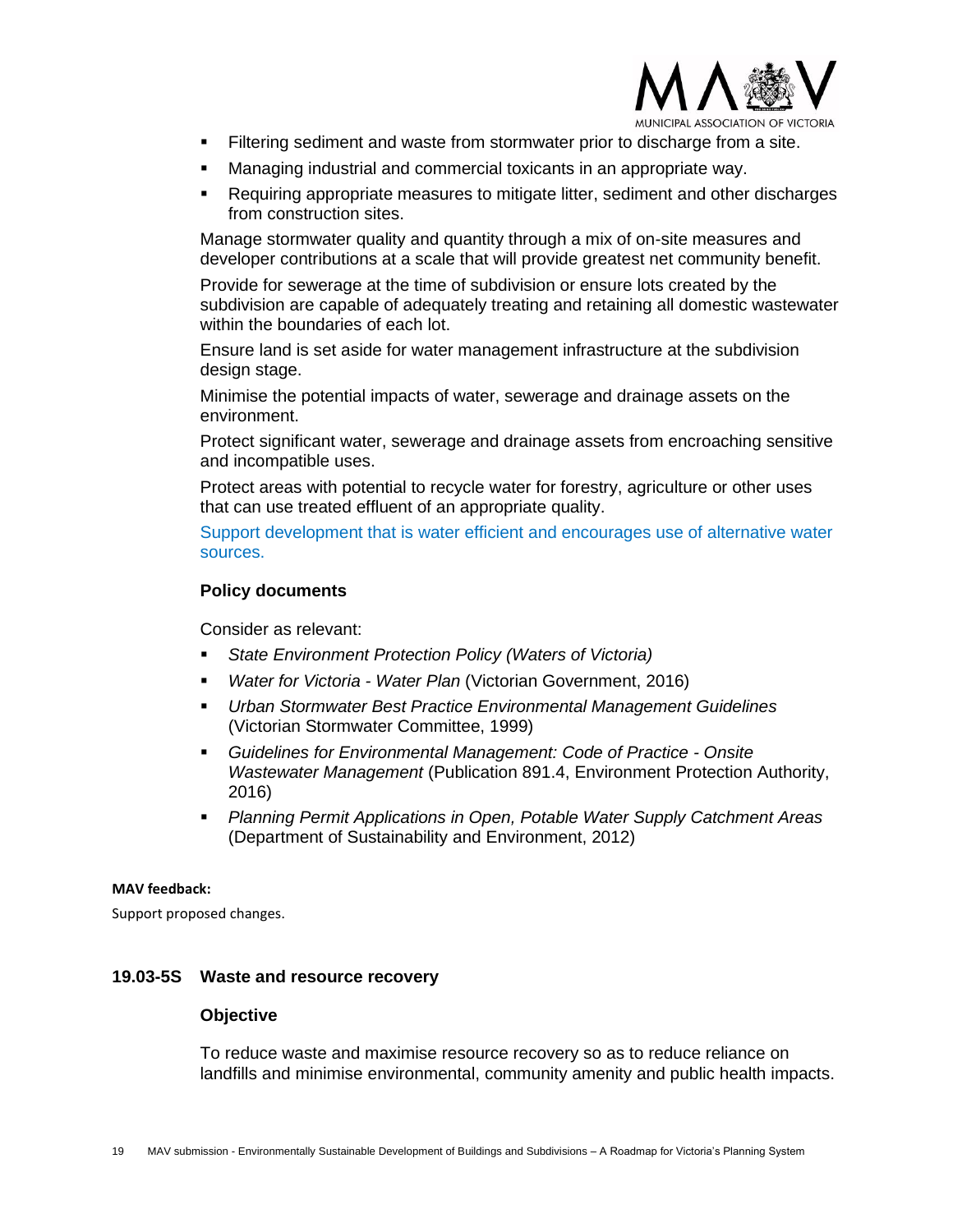

## **Strategies**

Ensure future waste and resource recovery infrastructure needs are identified and planned for to safely and sustainably manage all waste and maximise opportunities for resource recovery.

Protect waste and resource recovery infrastructure against encroachment from incompatible land uses by ensuring buffer areas are defined, protected and maintained.

Ensure waste and resource recovery facilities are sited, designed, built and operated so as to minimise impacts on surrounding communities and the environment.

Encourage technologies that increase recovery and treatment of resources to produce high value, marketable end products.

Enable waste and resource recovery facilities to be located in proximity to other related facilities and to materials' end-market destinations to reduce the impacts of waste transportation and improve the economic viability of resource recovery.

Site, design, manage and rehabilitate waste disposal facilities in accordance with the *Waste Management Policy (Siting, Design and Management of Landfills)*  (Environment Protection Authority, 2004).

Integrate waste and resource recovery infrastructure planning with land use and transport planning.

Ensure developments provide for segregation, storage and collection of waste and recyclable materials.

Encourage development that provides for:

Systems that support waste minimisation and increase resource recovery.

Use of recycled and reusable materials where appropriate.

#### **Policy guidelines**

Consider as relevant:

▪ Any applicable Regional Waste and Resource Recovery Implementation Plan*.*

#### **Policy documents**

Consider as relevant:

- *Statewide Waste and Resource Recovery Infrastructure Plan* (Sustainability Victoria, 2015)
- *Metropolitan Waste and Resource Recovery Implementation Plan* (Metropolitan Waste and Resource Recovery Group, 2016)
- *Waste Management Policy (Siting, Design and Management of Landfills)* (Environment Protection Authority, 2004)
- *Environment Protection (Industrial Waste Resource) Regulations 2009*
- *Best Practice Environmental Management Guideline (Siting, Design, Operation and Rehabilitation of Landfills)* (Environment Protection Authority, 2001)
- *Victorian Organics Resource Recovery Strategy* (Sustainability Victoria, 2015)
- *Designing, Constructing and Operating Composting Facilities* (Environment Protection Authority, 2015)